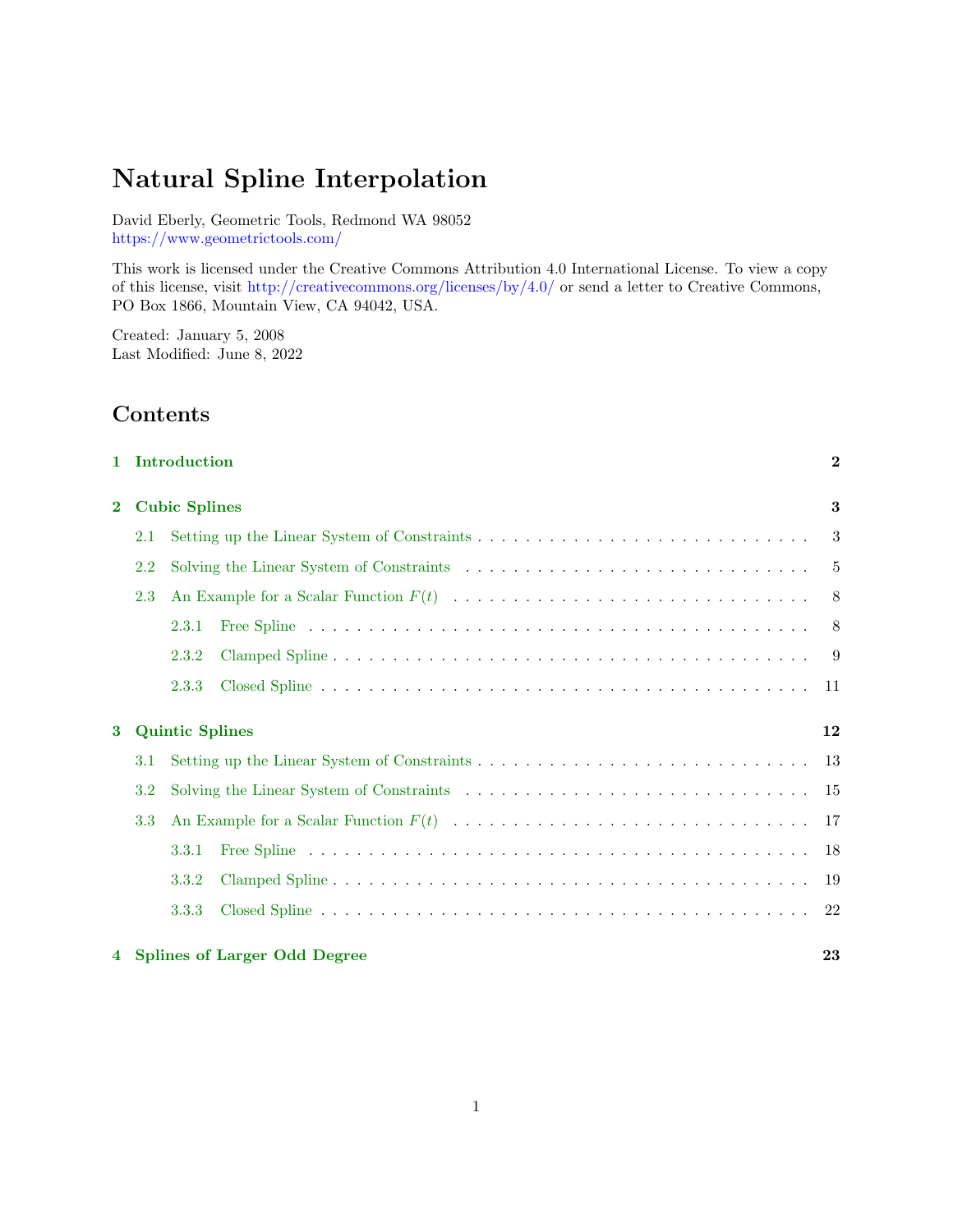### <span id="page-1-0"></span>1 Introduction

Let  $\mathbf{F} : \mathbb{R} \to \mathbb{R}^m$  be a function whose domain  $D \subseteq \mathbb{R}$  is a subset of real numbers and whose range  $R \subseteq \mathbb{R}^m$ is a subset of m-tuples of real numbers with  $m \geq 1$ . The function is written as  $\mathbf{F}(t)$  and is assumed to have continuous derivatives through order  $k+1$ . The j-th order derivative is written as  $\mathbf{F}^{(j)}(t)$  with the understanding that the function itself is  $\mathbf{F}^{(0)}(t)$ .

Natural splines are interpolants of  $F(t)$  on the domain  $[t_{\min}, t_{\max}]$  that consist of polynomials of degree  $d = 2k + 1$ . The polynomials are constructed from *n* samples  $(t_i, \boldsymbol{f}_i^{(0)}, \ldots, \boldsymbol{f}_i^{(k-1)})$  for  $0 \leq i \leq n-1$ . It is required that the t-samples are strictly increasing:  $t_{\min} = t_0 < t_1 < \ldots, t_{n-2} < t_{n-1} = t_{\max}$ . The choice of odd degree allows for choosing a symmetric set of constraints at the endpoints of the domain. The polynomials are

$$
\boldsymbol{P}_i(t) = \sum_{j=0}^d \boldsymbol{p}_{i,j} \left(\frac{t - t_i}{\Delta_i}\right)^j, \ \ 0 \le i \le n-2 \tag{1}
$$

where  $t \in [t_i, t_{i+1}]$  and  $\Delta_i = t_{i+1} - t_i$ . The piecewise polynomial is

$$
\boldsymbol{P}(t) = \begin{cases}\n\boldsymbol{P}_0(t), & t \in [t_0, t_1] \\
\boldsymbol{P}_1(t), & t \in [t_1, t_2] \\
\vdots \\
\boldsymbol{P}_{n-3}(t), & t \in [t_{n-3}, t_{n-2}] \\
\boldsymbol{P}_{n-2}(t), & t \in [t_{n-2}, t_{n-1}]\n\end{cases}
$$
\n(2)

The coefficients  $p_{i,j}$  are chosen so that  $P(t)$  has continuous derivatives through order  $k+1$ .

The previous version of this document discussed only natural cubic splines. For free or clamped splines, the coefficients are solutions to a tridiagonal linear system which can be solved in  $O(N)$  time for N coefficients. I used the pseudocode in an early edition of Numerical Analysis [\[1\]](#page-23-0). The book Numerical Recipes in C [\[2\]](#page-23-1) also suggested this approach. The citations here are for the most recent versions of the books.

For closed splines, the previous version showed how to set up a block-matrix system which can be row-reduced to an upper-triangular block-matrix system. This type of system can be solved using back substitution in terms of the blocks. In this version of the document, I use the block-matrix approach but with symbolic algebra in order to avoid actually storing and modifying the matrix entries other than those in the lower-right block of the matrix. This approach is also  $O(N)$  in time for N coefficients, but has fewer algebraic operations than if one were not to use symbolic algebra. As it turns out, this efficient approach works whether the spline is free, clamped or closed, which allows code sharing among these cases.

The number of polynomials is  $n-1$ , so we have  $(d+1)(n-1)$  coefficients to construct. The samples themselves generate the constraints

$$
\begin{aligned} \mathbf{P}_i^{(j)}(t_i) &= \mathbf{f}_i^{(j)} \quad \text{for } 0 \le j \le k-1 \text{ and } 0 \le i \le n-2\\ \mathbf{P}_{n-2}^{(j)}(t_{n-1}) &= \mathbf{f}_{n-1}^{(j)} \quad \text{for } 0 \le j \le k-1 \end{aligned} \tag{3}
$$

which consists of kn constraints. To obtain  $C^{k+1}$  continuity, the polynomials must match at the interior samples as well as their derivatives through order  $k + 1$ ,

$$
\boldsymbol{P}_{i}^{(j)}(t_{i+1}) = \boldsymbol{P}_{i+1}^{(j)}(t_{i+1}) \text{ for } 0 \le j \le k+1 \text{ and } 0 \le i \le n-3
$$
\n<sup>(4)</sup>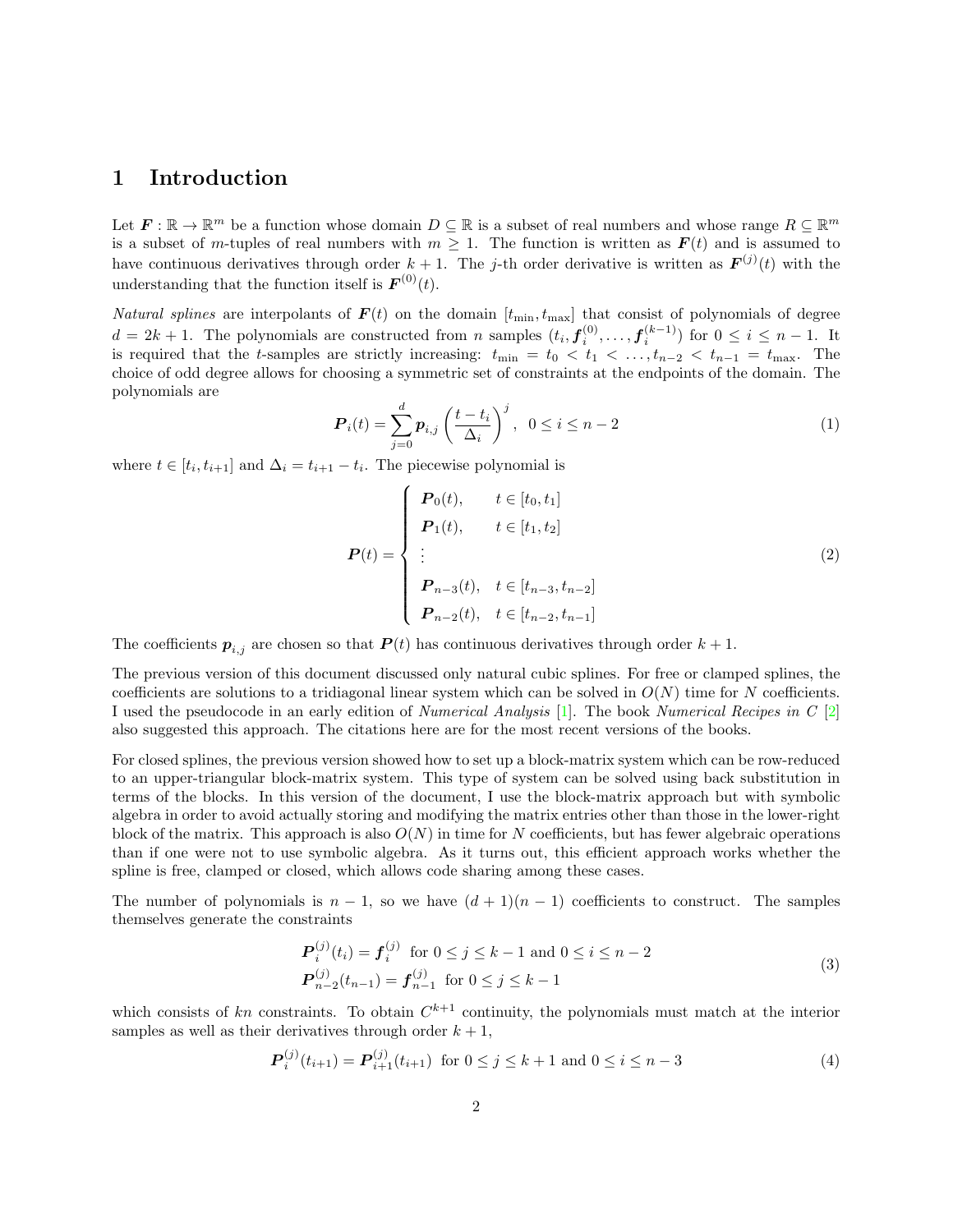which consists of  $(k+2)(n-2)$  constraints. The number of constraints so far is  $kn + (k+2)(n-2) =$  $(d+1)(n-1)-2$  constraints. Two additional constraints are needed to reach  $(d+1)(n-1)$  constraints in the  $(d+1)(n-1)$  unknowns. Three choices are the following:

|                | clamped spline: $P_0^{(k)}(t_0) = c_0$ and $P_{n-2}^{(k)}(t_{n-1}) = c_1$ where $c_0$ and $c_1$ are specified                                   |
|----------------|-------------------------------------------------------------------------------------------------------------------------------------------------|
|                | free spline: $P_0^{(k+1)}(t_0) = \mathbf{0}$ and $P_{n-2}^{(k+1)}(t_{n-1}) = \mathbf{0}$                                                        |
| closed spline: | $f_{n-1}^{(j)} = f_0^{(j)}$ for $0 \le j \le k-1$ , $P_0^{(k)}(t_0) = P_{n-2}^{(k)}(t_{n-1})$ and $P_0^{(k+1)}(t_0) = P_{n-2}^{(k+1)}(t_{n-1})$ |

The linear system formulation and solution are illustrated for natural cubic splines (degree 3) and for natural quintic splines (degree 5). The sketch of the extension to odd degrees 7 or larger is provided last.

### <span id="page-2-0"></span>2 Cubic Splines

The degree is  $3 = d = 2k + 1$ , so  $k = 1$ . The *n* samples are  $(t_i, f_i)$  for  $0 \le i \le n - 1$ . The number of polynomials is  $n-1$ , so we have  $4(n-1)$  coefficients to construct. The samples themselves generate the constraints

<span id="page-2-2"></span>
$$
\begin{aligned} \mathbf{P}_i(t_i) &= \mathbf{f}_i \quad \text{for } 0 \le i \le n-2\\ \mathbf{P}_{n-2}(t_{n-1}) &= \mathbf{f}_{n-1} \end{aligned} \tag{5}
$$

which consists of n constraints. To obtain  $C^2$  continuity, the polynomials and their derivatives must match at the interior samples,

<span id="page-2-3"></span>
$$
\begin{aligned}\n\mathbf{P}_i(t_{i+1}) &= \mathbf{P}_{i+1}(t_{i+1}) & \text{for } 0 \le i \le n-3 \\
\mathbf{P}_i^{(1)}(t_{i+1}) &= \mathbf{P}_{i+1}^{(1)}(t_{i+1}) & \text{for } 0 \le i \le n-3 \\
\mathbf{P}_i^{(2)}(t_{i+1}) &= \mathbf{P}_{i+1}^{(2)}(t_{i+1}) & \text{for } 0 \le i \le n-3\n\end{aligned}\n\tag{6}
$$

which consists of  $3(n-2)$  constraints. The number of constraints so far is  $n + 3(n-2) = 4(n-1) - 2$ . Two additional constraints are needed to reach  $4(n-1)$  constraints in the  $4(n-1)$  unknowns. Three standard choices are

clamped spline: 
$$
\mathbf{P}_0^{(1)}(t_0) = \mathbf{c}_0
$$
 and  $\mathbf{P}_{n-2}^{(1)}(t_{n-1}) = \mathbf{c}_1$  where  $\mathbf{c}_0$  and  $\mathbf{c}_1$  are specified  
free spline:  $\mathbf{P}_0^{(2)}(t_0) = \mathbf{0}$  and  $\mathbf{P}_{n-2}^{(2)}(t_{n-1}) = \mathbf{0}$   
closed spline:  $\mathbf{f}_{n-1} = \mathbf{f}_0$ ,  $\mathbf{P}_0^{(1)}(t_0) = \mathbf{P}_{n-2}^{(1)}(t_{n-1})$  and  $\mathbf{P}_0^{(2)}(t_0) = \mathbf{P}_{n-2}^{(2)}(t_{n-1})$ 

### <span id="page-2-1"></span>2.1 Setting up the Linear System of Constraints

The polynomials and their relevant derivatives are

$$
\begin{array}{ll} \boldsymbol{P}_{i}(t) & = \boldsymbol{p}_{i,0} + \boldsymbol{p}_{i,1} \left( \frac{t - t_{i}}{\Delta_{i}} \right) + \boldsymbol{p}_{i,2} \left( \frac{t - t_{i}}{\Delta_{i}} \right)^{2} + \boldsymbol{p}_{i,3} \left( \frac{t - t_{i}}{\Delta_{i}} \right)^{3} \\ \boldsymbol{P}_{i}^{(1)}(t) & = \left( \boldsymbol{p}_{i,1} + 2\boldsymbol{p}_{i,2} \left( \frac{t - t_{i}}{\Delta_{i}} \right) + 3\boldsymbol{p}_{i,3} \left( \frac{t - t_{i}}{\Delta_{i}} \right)^{2} \right) / \Delta_{i} \\ \boldsymbol{P}_{i}^{(2)}(t) & = \left( 2\boldsymbol{p}_{i,2} + 6\boldsymbol{p}_{i,3} \left( \frac{t - t_{i}}{\Delta_{i}} \right) \right) / \Delta_{i}^{2} \end{array} \tag{7}
$$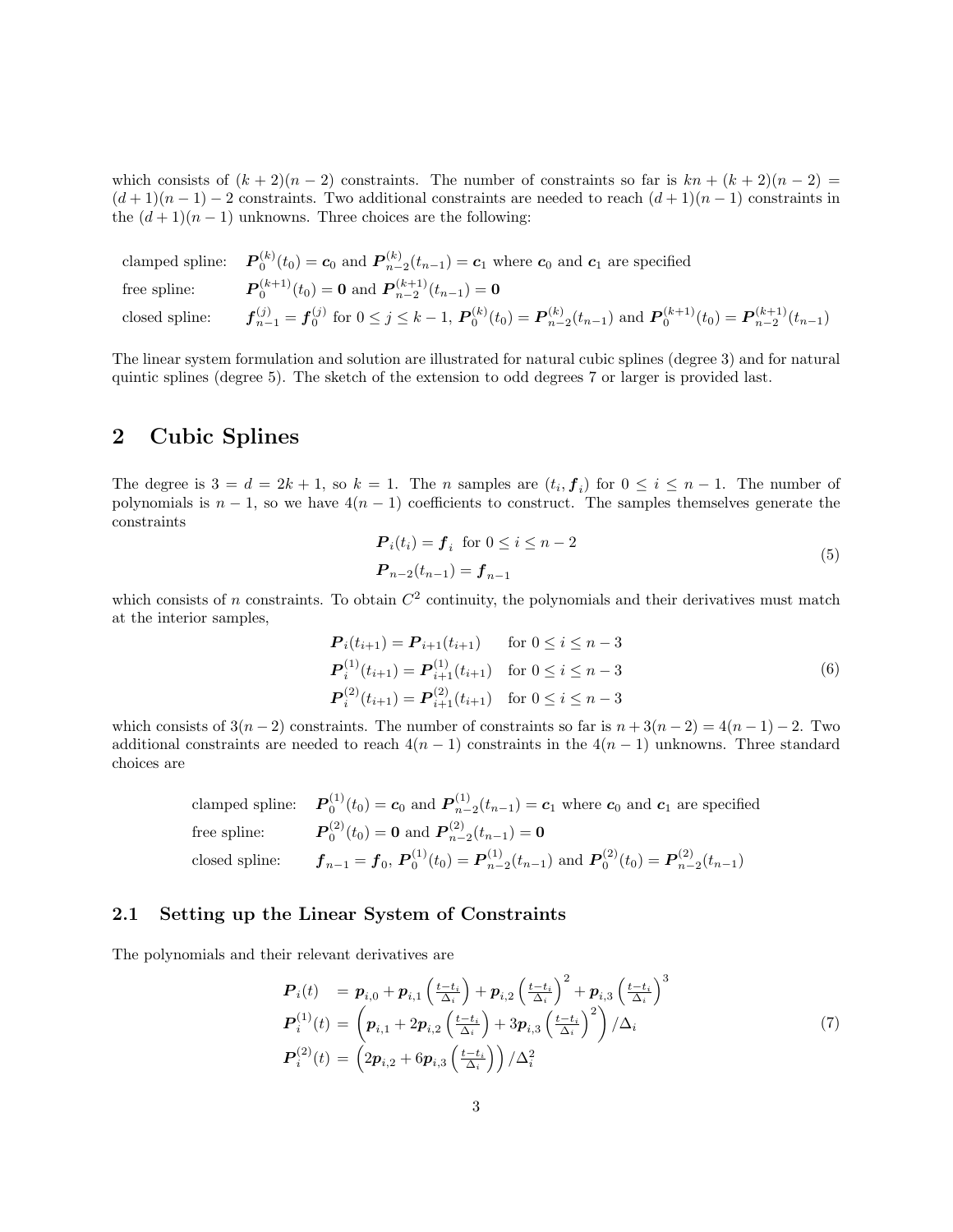for  $0 \leq i \leq n-2$ . The constraints of the first line of equation [\(5\)](#page-2-2) imply

<span id="page-3-0"></span>
$$
\boldsymbol{p}_{i,0} = \boldsymbol{f}_i \text{ for } 0 \le i \le n-2 \tag{8}
$$

The constraints of equation [\(6\)](#page-2-3) and the second line of equation [\(5\)](#page-2-2) imply

<span id="page-3-1"></span>
$$
p_{i,1} + p_{i,2} + p_{i,3} = f_{i+1} - f_i \quad \text{for } 0 \le i \le n-2
$$
  
\n
$$
p_{i,1} + 2p_{i,2} + 3p_{i,3} = \sigma_i p_{i+1,1} \quad \text{for } 0 \le i \le n-3
$$
  
\n
$$
p_{i,2} + 3p_{i,3} = \sigma_i^2 p_{i+1,2} \quad \text{for } 0 \le i \le n-3
$$
  
\n(9)

where  $\sigma_i = \Delta_i/\Delta_{i+1}$ . Choosing a free, clamped or closed spline, a linear system of  $4(n-1)$  equations in  $4(n-1)$  unknowns can be created from these constraints.

Equation [\(8\)](#page-3-0) defines the constant terms of the polynomials. The linear system for the remaining coefficients is constructed from the constraints of equation [\(9\)](#page-3-1). The system has  $3(n-1)$  equations in  $3(n-1)$  unknowns and can be written in block-matrix form,

<span id="page-3-2"></span>
$$
\begin{bmatrix}\nD & S_0 & O & O & \cdots & O & O & O \\
O & D & S_1 & O & \cdots & O & O & O \\
\vdots & \vdots & \vdots & \ddots & \vdots & \vdots & \vdots \\
O & O & O & O & \cdots & O & D & S_{n-3} \\
L & O & O & O & \cdots & O & O & R\n\end{bmatrix}\n\begin{bmatrix}\nP_0 \\
P_1 \\
\vdots \\
P_{n-3} \\
P_{n-2}\n\end{bmatrix}\n=\n\begin{bmatrix}\nG_0 \\
G_1 \\
\vdots \\
G_{n-2}\n\end{bmatrix}
$$
\n(10)

The blocks D,  $S_i$ , O, L and R are  $3 \times 3$ . The blocks  $P_i$  and  $G_i$  are  $3 \times m$ , each row representing a  $1 \times m$ vector. The following blocks are independent of whether the spline is clamped, free or closed,

$$
D = \begin{bmatrix} 1 & 1 & 1 \\ 1 & 2 & 3 \\ 0 & 1 & 3 \end{bmatrix}, S_i = \begin{bmatrix} 0 & 0 & 0 \\ -\sigma_i & 0 & 0 \\ 0 & -\sigma_i^2 & 0 \end{bmatrix}, O = \begin{bmatrix} 0 & 0 & 0 \\ 0 & 0 & 0 \\ 0 & 0 & 0 \end{bmatrix}
$$
(11)

and

$$
P_{i} = \begin{bmatrix} p_{i,1} \\ p_{i,2} \\ p_{i,3} \end{bmatrix} \text{ for } 0 \leq i \leq n-2, \quad G_{i} = \begin{bmatrix} g_{3i} \\ g_{3i+1} \\ g_{3i+2} \end{bmatrix} = \begin{bmatrix} f_{i+1} - f_{i} \\ 0 \\ 0 \end{bmatrix} \text{ for } 0 \leq i \leq n-3 \quad (12)
$$

The following blocks are dependent on the type of spline,

$$
L = \begin{bmatrix} 0 & 0 & 0 \\ \ell_{10} & 0 & 0 \\ 0 & \ell_{21} & 0 \end{bmatrix}, \ R = \begin{bmatrix} 1 & 1 & 1 \\ r_{10} & r_{11} & r_{12} \\ r_{20} & r_{21} & r_{22} \end{bmatrix}, \ G_{n-2} = \begin{bmatrix} f_{n-1} - f_{n-2} \\ g_{3(n-2)+1} \\ g_{3(n-2)+2} \end{bmatrix}
$$
(13)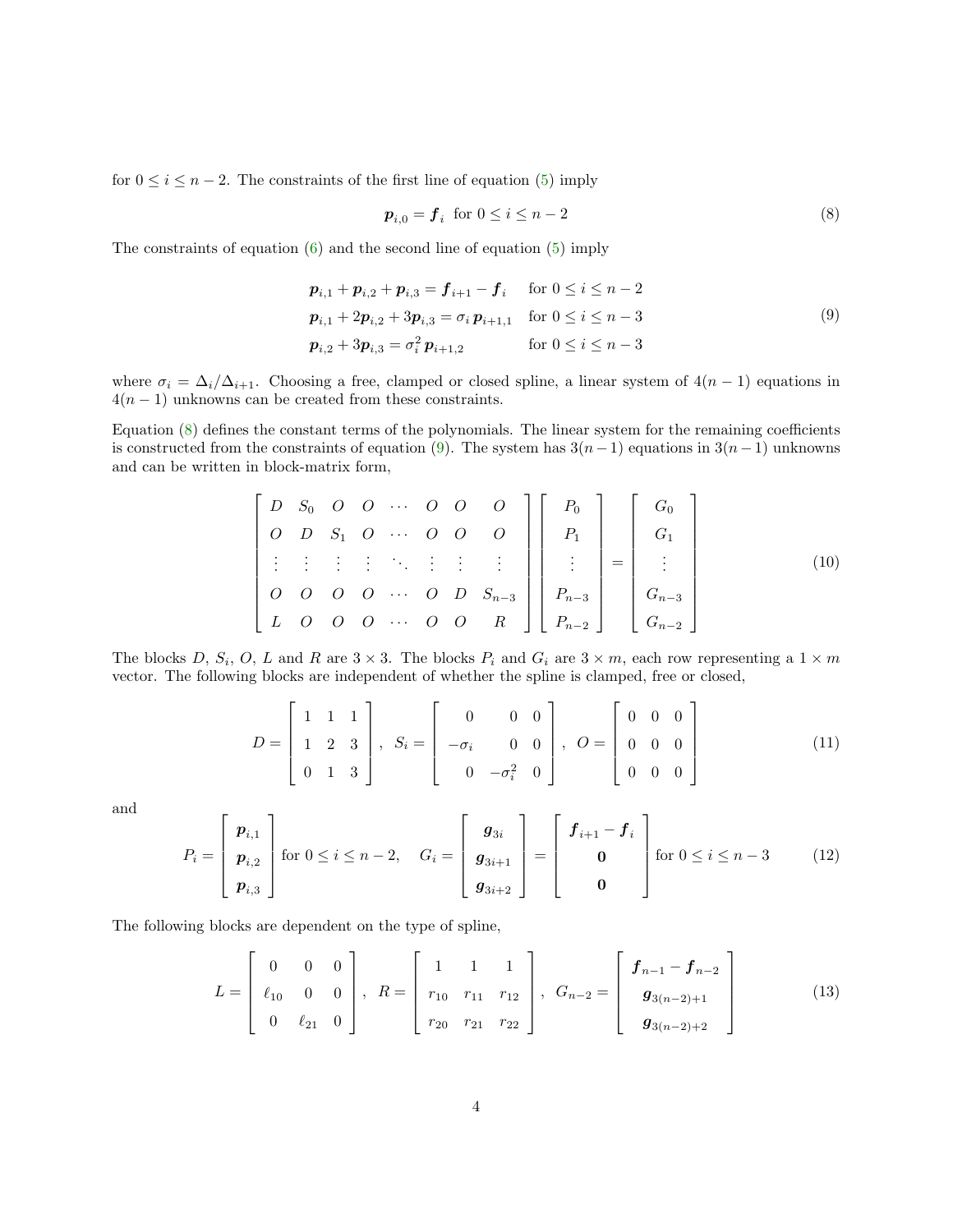The specific values for the matrix entries are

| type   | $\perp$ | $\parallel$ R |                                                          | G                                                                                                                                         |      |
|--------|---------|---------------|----------------------------------------------------------|-------------------------------------------------------------------------------------------------------------------------------------------|------|
|        |         |               |                                                          | clamped $\begin{vmatrix} \ell_{10} = 1 & r_{10} = 0 \\ r_{10} = 0 & r_{11} = 0 \\ r_{12} = 0 & g_{3(n-2)+1} = \Delta_0 c_0 \end{vmatrix}$ |      |
|        |         |               | $\ell_{21} = 0$   $r_{20} = 1$ $r_{21} = 2$ $r_{22} = 3$ | $g_{3(n-2)+2} = \Delta_{n-2} c_1$                                                                                                         |      |
| free   |         |               | $\ell_{10} = 0$   $r_{10} = 0$ $r_{11} = 1$ $r_{12} = 3$ | $g_{3(n-2)+1}=0$                                                                                                                          | (14) |
|        |         |               |                                                          | $\ell_{21} = 1   r_{20} = 0$ $r_{21} = 0$ $r_{22} = 0   g_{3(n-2)+2} = 0$                                                                 |      |
| $\csc$ |         |               |                                                          | $\left  \ell_{10} = 1 \right  r_{10} = -1 \quad r_{11} = -2 \quad r_{12} = -3 \left  \mathbf{g}_{3(n-2)+1} = \mathbf{0} \right $          |      |
|        |         |               |                                                          | $\ell_{21} = 1 \begin{vmatrix} r_{20} = 0 & r_{21} = -1 & r_{22} = -3 \end{vmatrix}$ $g_{3(n-2)+2} = 0$                                   |      |

### <span id="page-4-0"></span>2.2 Solving the Linear System of Constraints

The D diagonal block has inverse  $D^{-1}$ , and the products  $U_i = D^{-1}S_i$  are needed in the solving of the linear system [\(10\)](#page-3-2),

$$
D^{-1} = \begin{bmatrix} 3 & -2 & 1 \\ -3 & 3 & -2 \\ 1 & -1 & 1 \end{bmatrix}, \quad U_i = D^{-1}S_i = \begin{bmatrix} 2\sigma_i & -\sigma_i^2 & 0 \\ -3\sigma_i & 2\sigma_i^2 & 0 \\ \sigma_i & -\sigma_i^2 & 0 \end{bmatrix}
$$
(15)

The linear system of equation [\(10\)](#page-3-2) can be preprocessed by multiplying each block row by  $D^{-1}$ . The augmented matrix of the system is then

$$
\begin{bmatrix} I & U_0 & O & O & \cdots & O & O & O \\ O & I & U_1 & O & \cdots & O & O & O \\ \vdots & \vdots & \vdots & \vdots & \ddots & \vdots & \vdots & \vdots \\ O & O & O & O & \cdots & O & I & U_{n-3} \\ L & O & O & O & \cdots & O & O & R & H_{n-2} \end{bmatrix} \xrightarrow{H_0} (16)
$$

where I is the 3 × 3 identity matrix,  $H_i = D^{-1}G_i$  for  $0 \le i \le n-1$  and  $H_{n-2} = G_{n-2}$ . The products  $H_i$ are shown next but written as a column of vectors,

$$
H_i = D^{-1}G_i = \begin{bmatrix} 3(\boldsymbol{f}_{i+1} - \boldsymbol{f}_i) \\ -3(\boldsymbol{f}_{i+1} - \boldsymbol{f}_i) \\ (\boldsymbol{f}_{i+1} - \boldsymbol{f}_i) \end{bmatrix}
$$
(17)

for  $0 \leq i \leq n-1$ .

Row reductions can be applied to the augmented matrix to obtain an upper-triangular block matrix system.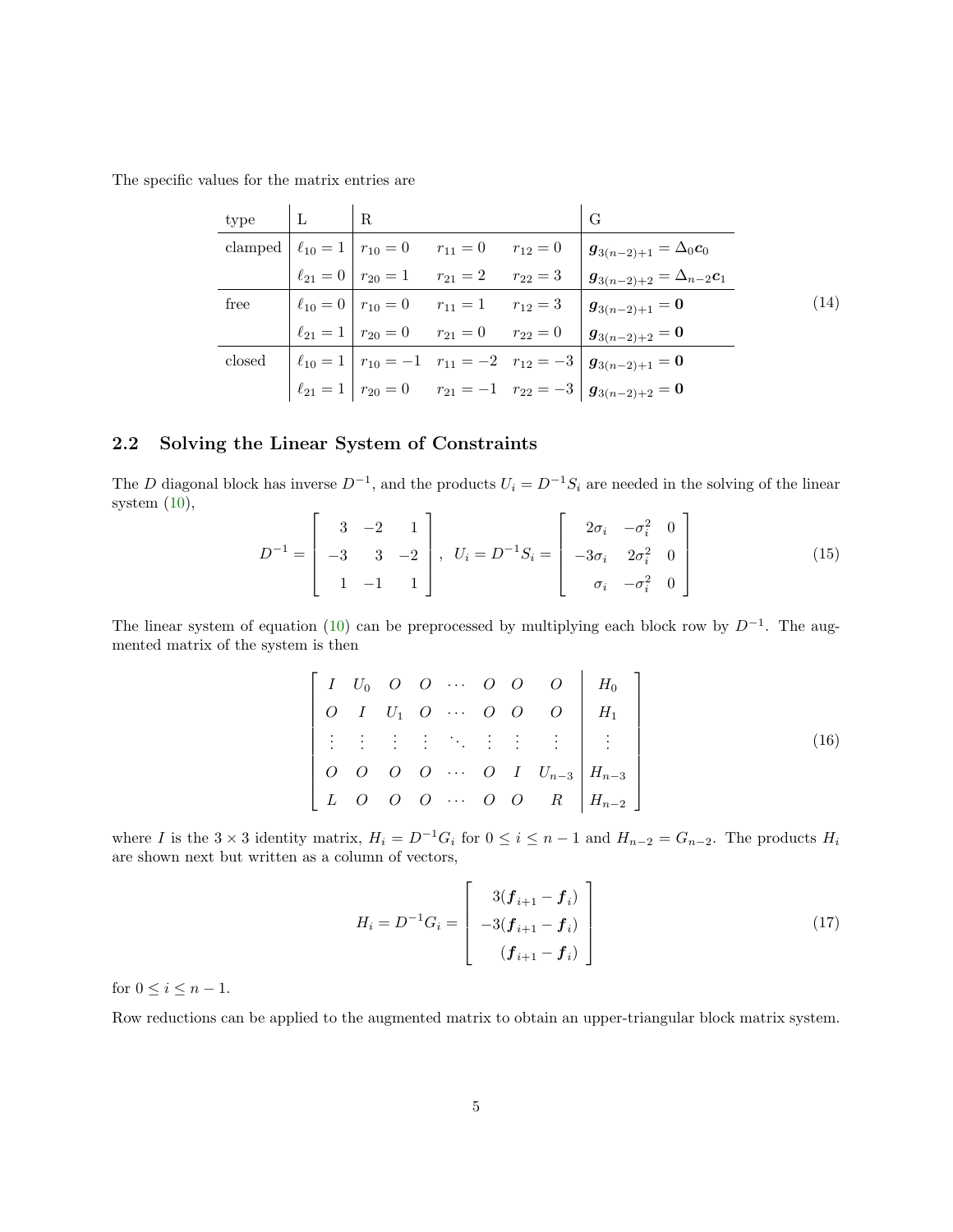The first operation multiplies the first block row by  $-L$  and adds it to the last block row,

$$
\begin{bmatrix} I & U_0 & O & O & \cdots & O & O & O \\ O & I & U_1 & O & \cdots & O & O & O \\ \vdots & \vdots & \vdots & \vdots & \ddots & \vdots & \vdots & \vdots \\ O & O & O & O & \cdots & O & I & U_{n-3} \\ O & -LU_0 & O & O & \cdots & O & O & R \end{bmatrix} \begin{bmatrix} H_0 \\ H_1 \\ \vdots \\ H_{n-3} \\ H_{n-2} - LH_0 \end{bmatrix}
$$
 (18)

The second operation multiplies the second block row by  $LU_0$  and adds it to the last block row,

<span id="page-5-0"></span>
$$
\begin{bmatrix} I & U_0 & O & O & \cdots & O & O & O \\ O & I & U_1 & O & \cdots & O & O & O \\ \vdots & \vdots & \vdots & \vdots & \ddots & \vdots & \vdots & \vdots \\ O & O & O & O & \cdots & O & I & U_{n-3} \\ O & O & L U_0 U_1 & O & \cdots & O & O & R \end{bmatrix} \begin{bmatrix} H_0 \\ H_1 \\ \vdots \\ H_{n-3} \\ H_{n-2} - L H_0 + L U_0 H_1 \end{bmatrix}
$$
 (19)

Additional block-row operations are applied, zeroing out the first nonzero block of the last row and causing the entry to the right of that block to be nonzero. The right-most column of the augmented matrix picks up another term. In equation [\(19\)](#page-5-0), the first nonzero block of the last row is  $LU_0U_1$ . It is zeroed out and the block to the right becomes  $-LU_0U_1U_2$ . The right-most column becomes  $H_{n-2} - LH_0 + LU_0H_1 - LU_0U_1H_2$ . When the first nonzero block of the last row is in the entry to the left of Q, the block-row operation updates the Q value to a new value  $\overline{Q}$ . The right-most column of the augmented matrix is updated to  $\overline{H}$ ,

<span id="page-5-2"></span>
$$
\begin{bmatrix} I & U_0 & O & O & \cdots & O & O & O \\ O & I & U_1 & O & \cdots & O & O & O \\ \vdots & \vdots & \vdots & \ddots & \vdots & \vdots & \vdots & \vdots \\ O & O & O & O & \cdots & O & I & U_{n-3} \\ O & O & O & O & \cdots & O & O & \overline{R} & \overline{H} \end{bmatrix} \begin{bmatrix} H_0 \\ H_1 \\ \vdots \\ H_{n-3} \\ \hline H \end{bmatrix}
$$
 (20)

where

<span id="page-5-1"></span>
$$
\overline{R} = R + (-1)^n L \left( \prod_{i=0}^{n-3} U_i \right), \quad \overline{H} = H_{n-2} - L \sum_{i=0}^{n-3} \left( (-1)^i \prod_{j=0}^{i-1} U_j \right) H_i \tag{21}
$$

with the convention that  $\prod_{j=0}^{-1} U_j = I$ . The construction shows that during row reductions it is not necessary to actually read or write entries in the last block-row of the matrix except in the last two blocks.

The problem now is to compute R and H, which in turn require computing products of the  $U_i$ . Two important observations are useful in this regard. First, the  $U_i$  matrices have zero-valued last columns, which implies that products of the  ${\cal U}_i$  have zero-valued last columns; for example,

$$
U_0 U_1 = \begin{bmatrix} a_0 & b_0 & 0 \\ c_0 & d_0 & 0 \\ e_0 & f_0 & 0 \end{bmatrix} \begin{bmatrix} a_1 & b_1 & 0 \\ c_1 & d_1 & 0 \\ e_1 & f_1 & 0 \end{bmatrix} = \begin{bmatrix} a_0 a_1 + b_0 c_1 & a_0 b_1 + b_0 d_1 & 0 \\ c_0 a_1 + d_0 c_1 & c_0 b_1 + d_0 d_1 & 0 \\ e_0 a_1 + f_0 c_1 & e_0 b_1 + f_0 d_1 & 0 \end{bmatrix}
$$
(22)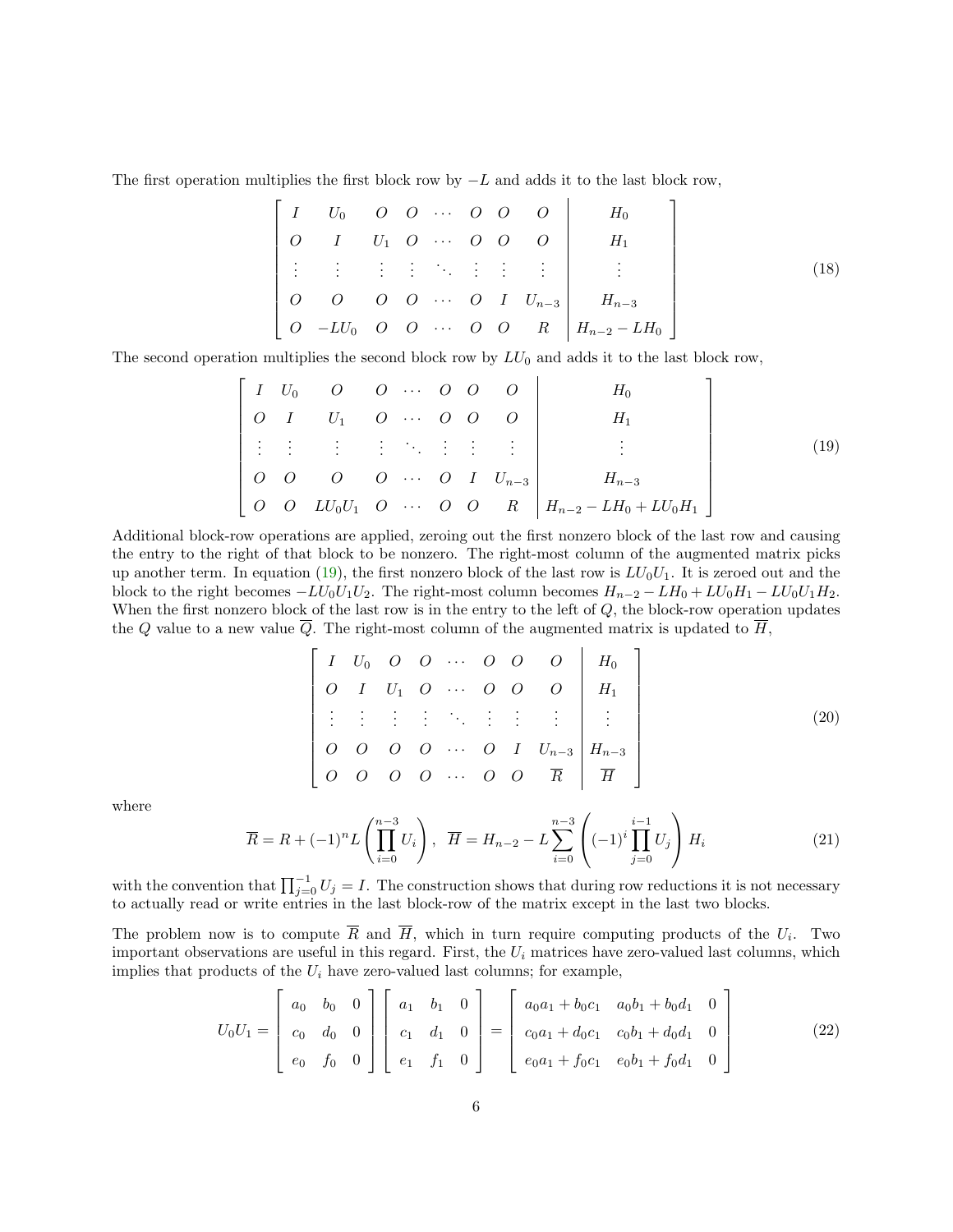Second, the premultiplication by L eliminates the need to keep track of multiplications and additions involving the last-row entries of the product; specifically,

$$
LU_0U_1 = \begin{bmatrix} 0 & 0 & 0 \ t_{10} & 0 & 0 \ 0 & \ell_{21} & 0 \end{bmatrix} \begin{bmatrix} a_0a_1 + b_0c_1 & a_0b_1 + b_0d_1 & 0 \ c_0a_1 + d_0c_1 & c_0b_1 + d_0d_1 & 0 \ e_0a_1 + f_0c_1 & e_0b_1 + f_0d_1 & 0 \end{bmatrix} = \begin{bmatrix} 0 & 0 & 0 \ t_{10}(a_0a_1 + b_0c_1) & \ell_{10}(a_0b_1 + b_0d_1) & 0 \ \ell_{21}(c_0a_1 + d_0c_1) & \ell_{21}(c_0b_1 + d_0d_1) & 0 \end{bmatrix}
$$
(23)

Therefore, a product involves computing at most 4 entries which are the  $2 \times 2$  upper-left submatrix of the U-product which is then swapped into the  $2 \times 2$  lower-left submatrix of L times the U-product. In the implementation, each of the two nonzero rows is processed separately depending on whether  $\ell_{ij}$  is 0 or 1. This leads to more computational savings for clamped splines ( $\ell_{10} = 1$  and  $\ell_{21} = 0$ ) and for free splines  $(\ell_{10} = 0 \text{ and } \ell_{21} = 1)$ . Closed splines require both rows to be processed  $(\ell_{10} = \ell_{21} = 1)$ .

Listing [1](#page-6-0) contains pseudocode for computing  $\overline{R}$  and H.

<span id="page-6-0"></span>**Listing 1.** Pseudocode for computing the  $\overline{R}$  and  $\overline{H}$  of equation [\(21\)](#page-5-1). The first RowReduce function uses the actual block matrices. The second RowReduce function is optimized based on the observation made previous about the occurrence of a large number of zero-valued entries.

```
// inputs: L, \{U_0, \ldots, U_{n-3}\}, R, \{H_0, \ldots, H_{n-2}\}// output: \overline{R}, \overline{H}void RowReduce (int n, Matrix<Real, 3,3> L, array<Matrix<Real, 3,3> U, Matrix<Real, 3,3> R,
      a r r a y < M a t rix < Real , 3, m> H, M a t rix < Real , 3,3>& Rbar, M a t rix < Real , 3, m>& Hbar )
{
      Matrix < Real, 3,3 > LUProduct = L;
      Real sign = -1;
      Hbar = H[n-2];for (int i = 0; i \le n-3; +i)
      {
            Hbar = sign * LUProduct * H[i];LUP roduct = LUP roduct * U[i];
             sign = -sign ;}
      Rbar = R + sign * LUProduct;}
// This is the optimized version of the row reduction. Each H_i is a 3-tuple of m-tuples B_{3i}, B_{3i+1} and B_{3i+2}.
\overline{1}// On output, R is replaced by \overline{R} and \overline{H} consists of \overline{B}_{3(n-2)-3}, \overline{B}_{3(n-2)-2} and \overline{B}_{3(n-2)-1}.
<mark>void</mark> RowReduce(int n, int m, Real ell10, Real ell21, array<Real>delta,<br>Matrix<Real,3,3>& R, array<Vector<Real,3>>& B)
{
          if (e1110 = 1){
                Vector < Real, m& Btarget = B[3*(n-2)-2];Btarget - B[0];<br>Real sigma0 = delta[0] / delta[1], sigma0sqr = sigma0 * sigma0;<br>Real LUProduct0 = 2 * sigma0, LUProduct1 = -sigma0sqr;<br>Real sign = -1;
                for (int i = 1; i \le n-3; +i)
                {
                       Btarget -= sign * (LUProduct0 * B[3*i] + LUProduct1 * B[3*i+1]);<br>Real sigmai = delta[i] / delta[i+1], sigmaisqr = sigmai * sigmai;<br>T temp0 = LUProduct0 * (2 * sigmai) + LUProduct1 * (-3 * sigmai);<br>T temp1 = LUProduct0 * (
                       LUProduct [0]  = temp0;<br>LUProduct [1]  = temp1;
                      sign = -sign ;}<br>R(1, 0) += sign * LUProduct0;
```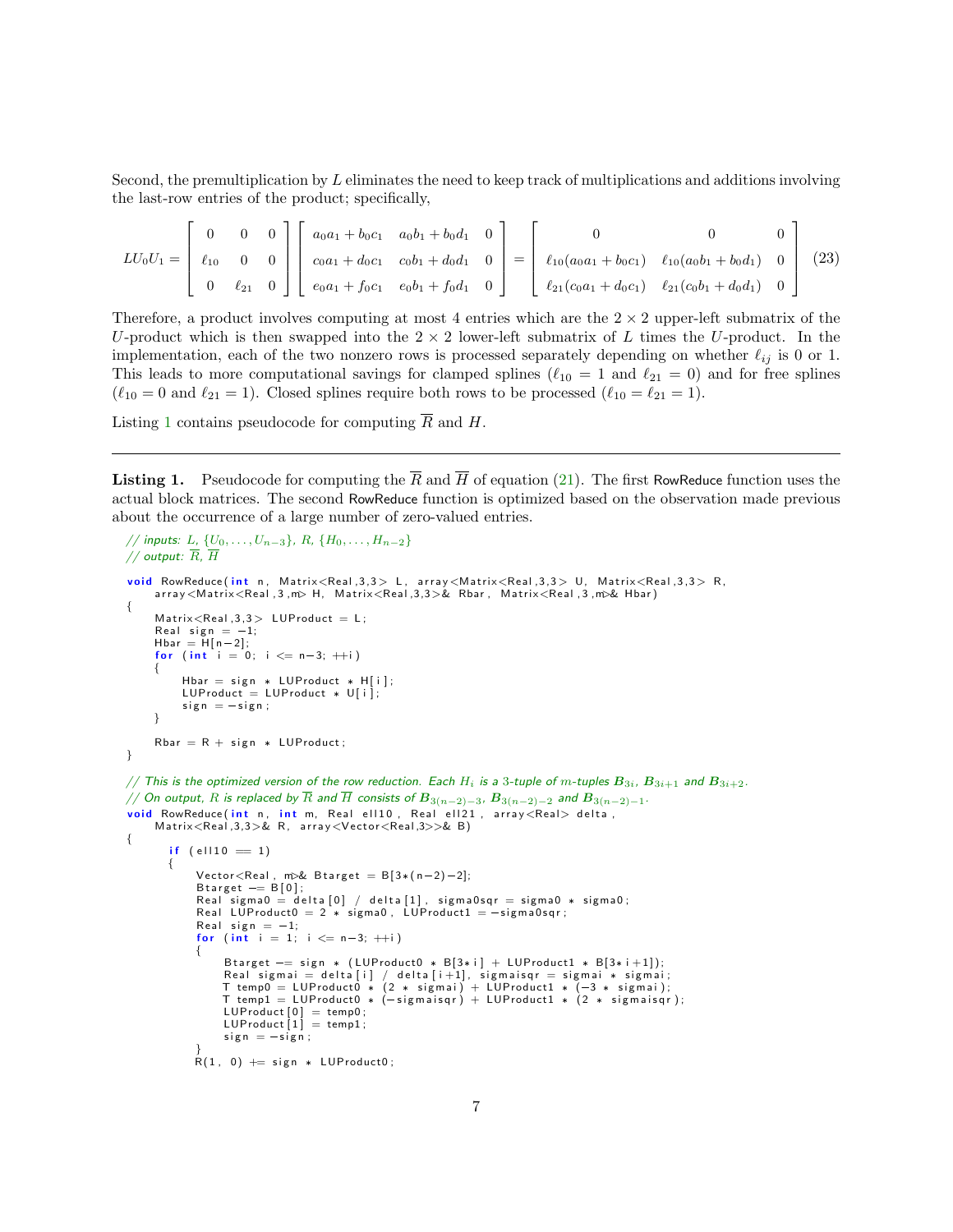```
R(1, 1) \rightleftharpoons sign * LUProduct1;}
           if (e||21 = 1){
                   Vector < Real, m& Btarget = B[3*(n-2)-1];
                   Btarget == B[1];<br>Real sigma0 = delta[0] / delta[1], sigma0sqr = sigma0 * sigma0;<br>Real LUProduct0 = —3 * sigma0, LUProduct1 = 2 * sigma0sqr;
                  Real sign = -1;
                   for (int i = 1; i \le n-3; +i)
                   {
                          Btarget - sign * (LUProduct0 * B[3*i] + LUProduct1 * B[3*i+1]);<br>Real sigmai = delta[i] / delta[i+1], sigmaisqr = sigmai * sigmai;<br>T temp0 = LUProduct0 * (2 * sigmai) + LUProduct1 * (-3 * sigmai);<br>T t
                          LUP roduct0 = temp0;
                          LUP roduct1 = temp1;
                          sign = -sign ;}<br>R(2, 0) += sign * LUProduct0;<br>R(2, 1) += sign * LUProduct1;
           }
}
```
Finally, back substitution can be applied to the upper-triangular linear system of equation [\(20\)](#page-5-2). The constant terms  $p_{i,0}$  are set to  $f_i$  for all  $0 \leq i \leq n-2$ . The remaining coefficients are

$$
P_{n-2} = \overline{R}^{-1} \overline{H}
$$
  
\n
$$
P_{n-3} = H_{n-3} - U_{n-3} P_{n-2}
$$
  
\n
$$
\vdots
$$
  
\n
$$
P_0 = H_1 - U_1 P_1
$$
\n(24)

### <span id="page-7-0"></span>2.3 An Example for a Scalar Function  $F(t)$

The example is for the scalar case of  $m = 1$ . It is simple enough to create examples with  $m > 1$ . The results are those of the Geometric Tools code [https://www.geometrictools.com/GTE/Mathematics/](https://www.geometrictools.com/GTE/Mathematics/NaturalCubicSpline.h) [NaturalCubicSpline.h](https://www.geometrictools.com/GTE/Mathematics/NaturalCubicSpline.h).

#### <span id="page-7-1"></span>2.3.1 Free Spline

The example uses  $n = 5$  samples,

<span id="page-7-2"></span>

| 0.000 | $-0.72904599140643900$ |
|-------|------------------------|
| 0.200 | $+0.67001717998915900$ |
| 0.452 | $+0.93773554224846278$ |
| 0.611 | $-0.55793191403459019$ |
| 1.000 | $-0.38366589898599346$ |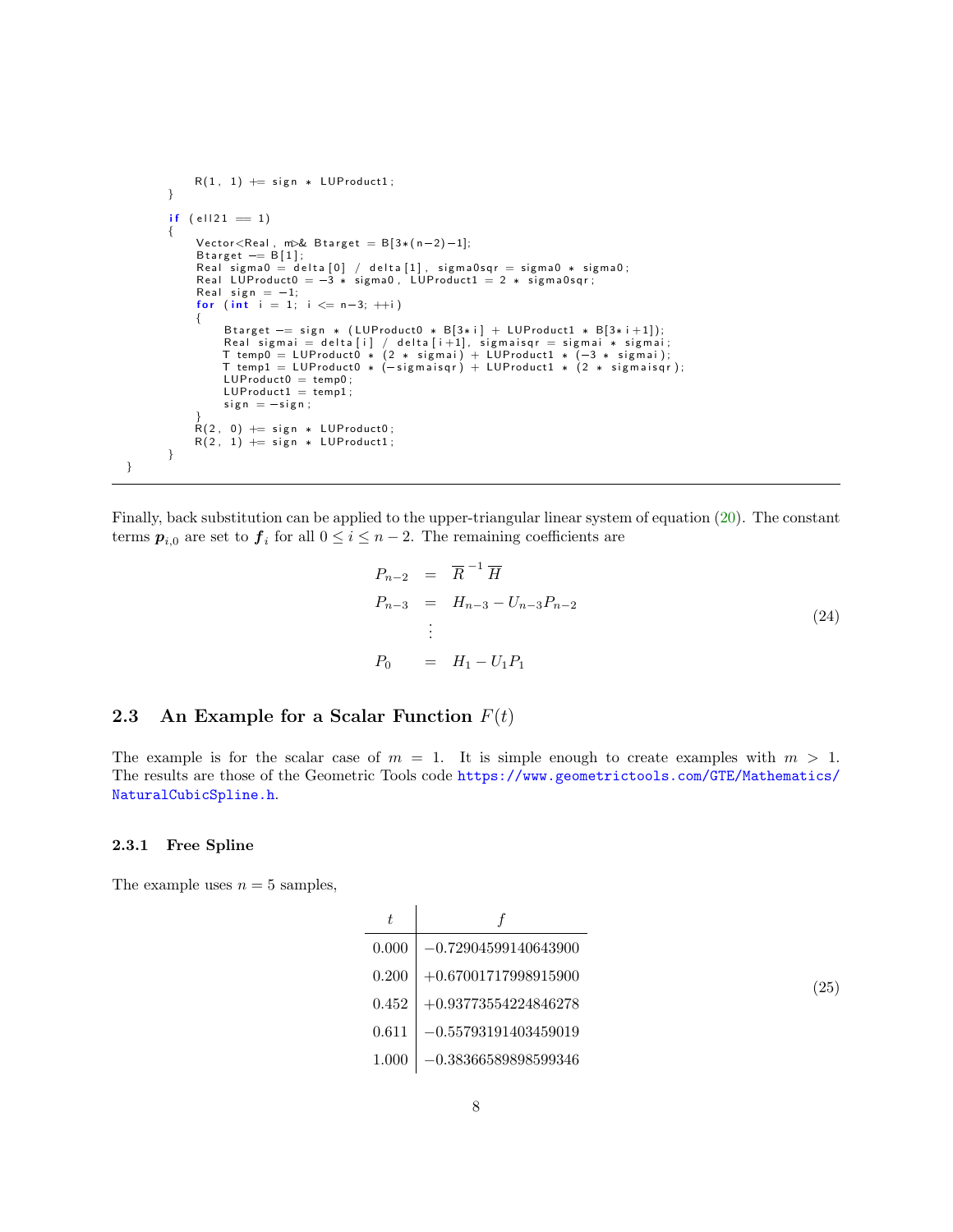The free spline polynomials are  $p_i(t) = \sum_{j=0}^{3} p_{i,j}(t-t_i)^j$  for  $0 \le i \le 3$ . The coefficients are shown truncated to 6 decimal places.

| I, | $p_{i,0}$ | $p_{i,1}$                 | $p_{i,2}$ | $p_{i,3}$                                              |      |
|----|-----------|---------------------------|-----------|--------------------------------------------------------|------|
|    |           | $-0.729045$   $+1.504814$ | 0.000000  | $-0.1057512$                                           |      |
|    |           |                           |           | $+0.670017$   $+1.496326$   $-0.503672$   $-0.7249359$ | (26) |
|    |           |                           |           | $+0.937735$   $-1.063675$   $-1.066305$   $+0.6343135$ |      |
|    |           |                           |           | $-0.557931$   $-3.164222$   $+5.007733$   $-1.6692444$ |      |

Figure [1](#page-8-1) shows the graphs of the cubic free spline function and its derivatives through order 3.

<span id="page-8-1"></span>



The graphs visually verify the continuity of the spline function and its derivatives through order 2.

#### <span id="page-8-0"></span>2.3.2 Clamped Spline

The example uses the same 5 samples as those for free splines; see equation [\(25\)](#page-7-2). Additionally, the first-order derivatives are specified at the endpoints. These are  $F^{(1)}(t_0) = -0.987$  and  $F^{(1)}(t_4) = +0.654$ . The clamped spline polynomials are  $p_i(t) = \sum_{j=0}^{3} p_{i,j} (t-t_i)^j$  for  $0 \le i \le 3$ . The coefficients are shown truncated to 6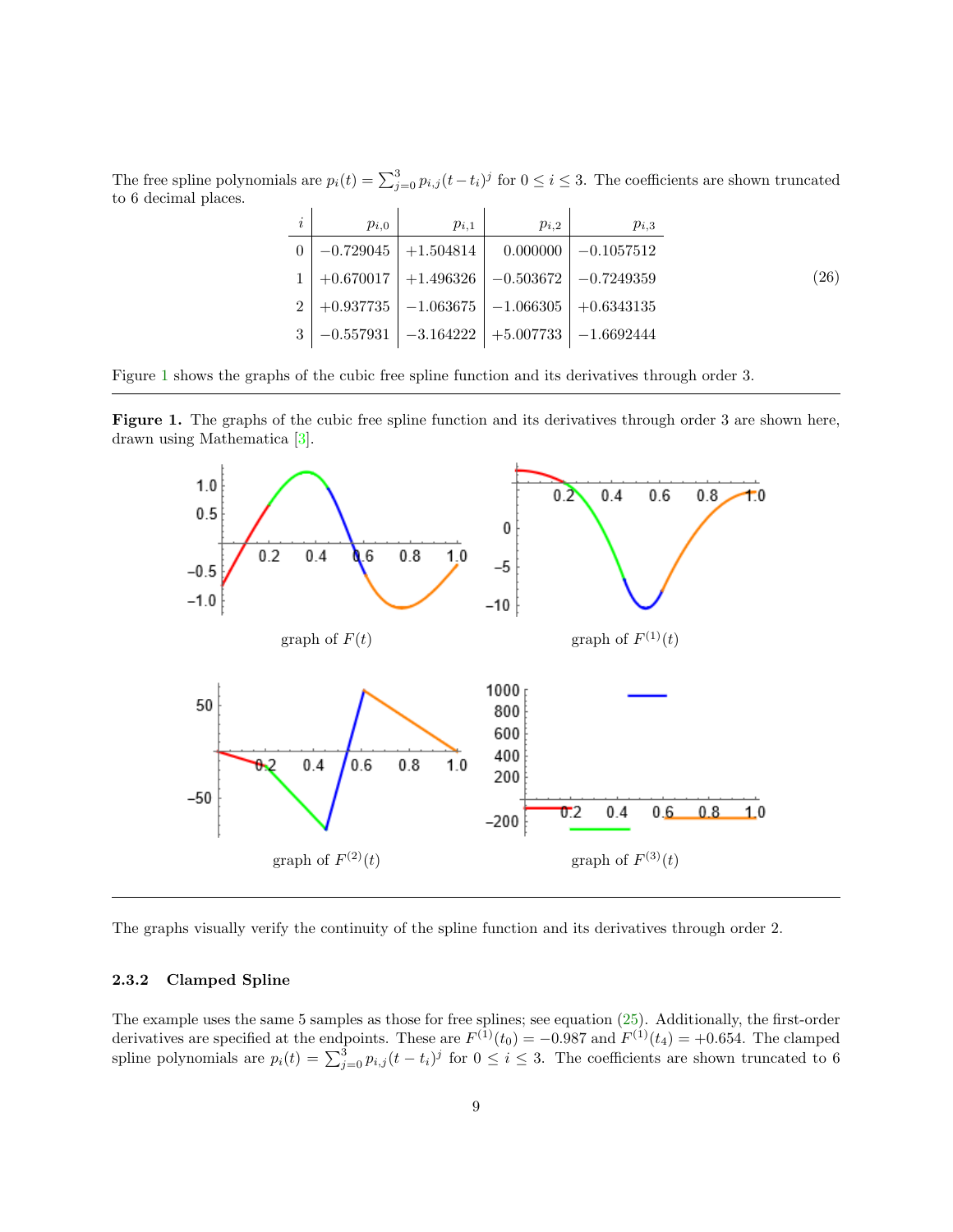decimal places.

| $\dot{i}$                   | $p_{i,0}$ | $p_{i,1}$ | $p_{i,2}$                                             | $p_{i,3}$   |
|-----------------------------|-----------|-----------|-------------------------------------------------------|-------------|
| $\Omega$                    |           |           | $-0.729045$   $-0.987000$   $+4.246877$   $-1.860814$ |             |
|                             |           |           | $+0.670017$   $+2.424633$   $-2.120343$               | $-0.036571$ |
| $\mathcal{D}_{\mathcal{L}}$ |           |           | $+0.937735$   $-1.215068$   $-0.887788$   $+0.607189$ |             |
|                             |           |           | $-0.557931$   $-2.860196$   $+5.589190$   $-2.554728$ |             |

Figure [2](#page-9-0) shows the graphs of the cubic clamped spline function and its derivatives through order 3.

<span id="page-9-0"></span>



The graphs visually verify the continuity of the spline function and its derivatives through order 2.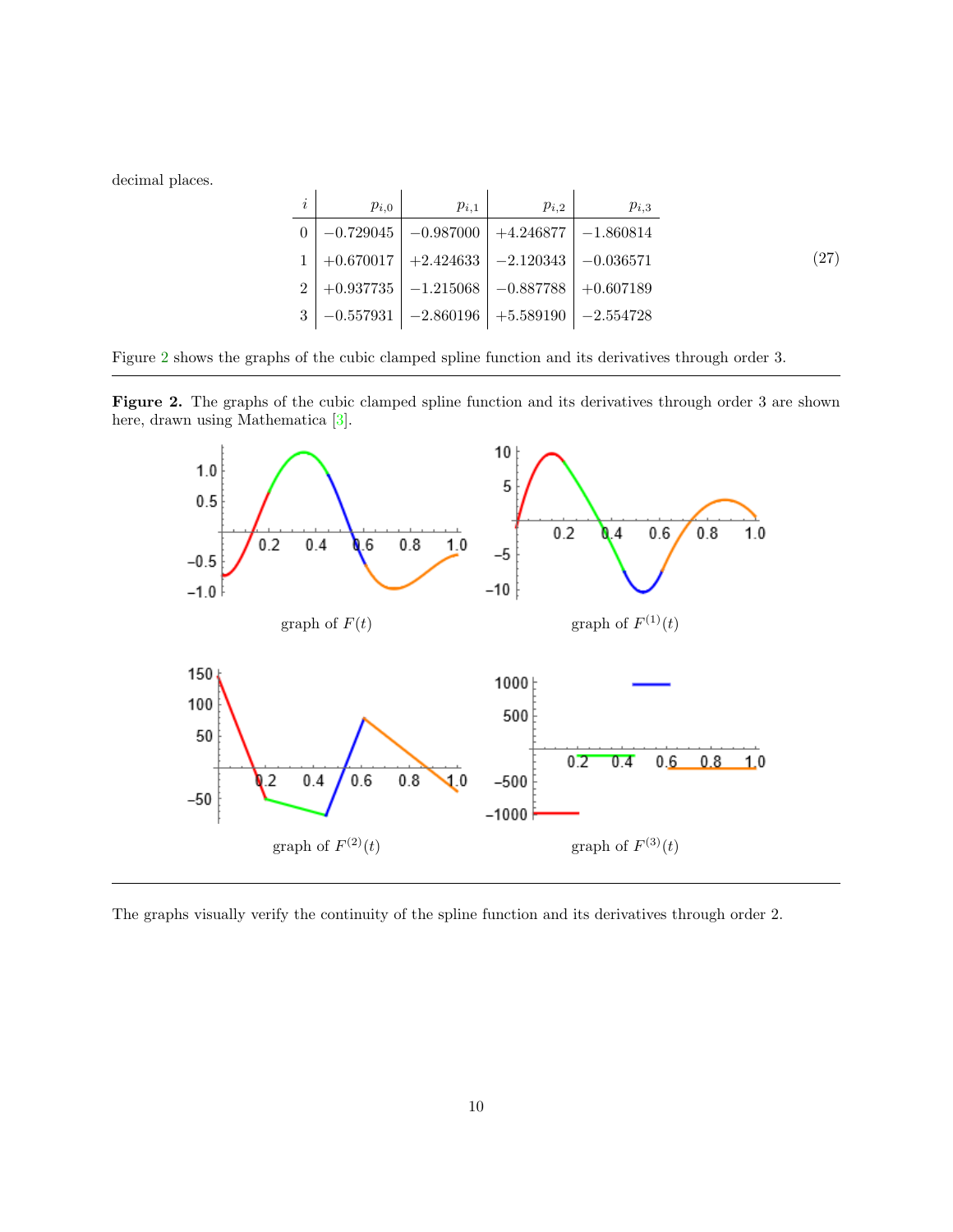### <span id="page-10-0"></span>2.3.3 Closed Spline

The example uses  $n = 5$  samples,

| t     |                        |
|-------|------------------------|
| 0.000 | $-0.72904599140643900$ |
| 0.200 | $+0.67001717998915900$ |
| 0.452 | $+0.93773554224846278$ |
| 0.611 | $-0.55793191403459019$ |
| 1.000 | $-0.72904599140643900$ |

As required, the first and last function values are the same:  $f_4 = f_0$ . The closed spline polynomials are  $p_i(t) = \sum_{j=0}^{3} p_{i,j}(t-t_i)^j$  for  $0 \le i \le 3$ . The coefficients are shown truncated to 6 decimal places.

| $\imath$       | $p_{i,0}$   | $p_{i,1}$                                             | $p_{i,2}$                               | $p_{i,3}$   |
|----------------|-------------|-------------------------------------------------------|-----------------------------------------|-------------|
| $\Omega$       |             | $-0.729045$   $+1.435994$   $+0.121235$   $-0.158167$ |                                         |             |
|                |             | $+0.670017$   $+1.516994$   $-0.560845$               |                                         | $-0.688430$ |
| $\overline{2}$ |             | $+0.937735$   $-1.053683$   $-1.045467$               |                                         | $+0.603483$ |
| 3              | $-0.557931$ |                                                       | $-3.264096$   $+4.578855$   $-1.485873$ |             |

Figure [3](#page-11-1) shows the graphs of the cubic closed spline function and its derivatives through order 3.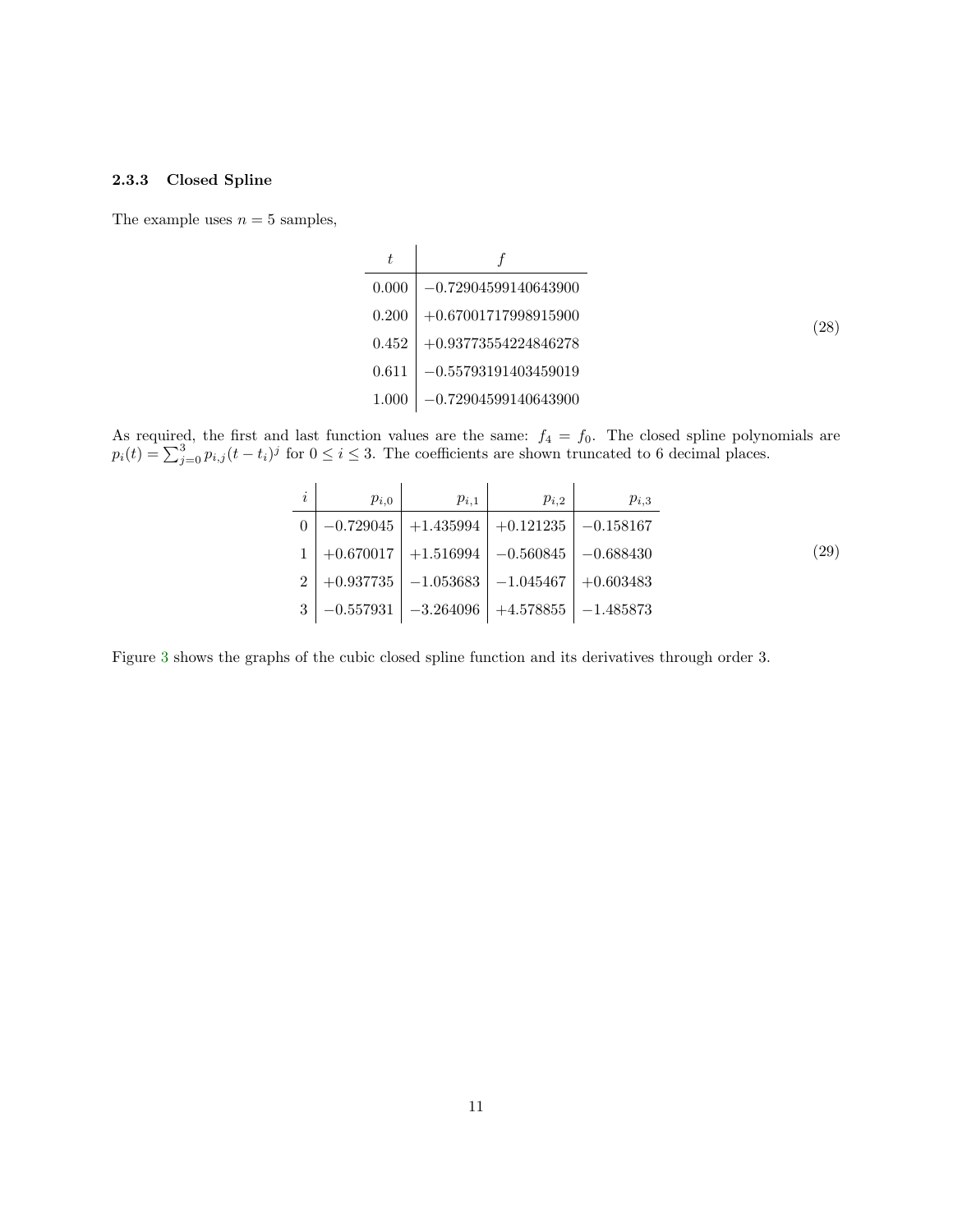

<span id="page-11-1"></span>Figure 3. The graphs of the cubic closed spline function and its derivatives through order 3 are shown here, drawn using Mathematica [\[3\]](#page-23-2).

The graphs visually verify the continuity of the spline function and its derivatives through order 2.

# <span id="page-11-0"></span>3 Quintic Splines

The degree is  $5 = d = 2k + 1$ , so  $k = 2$ . The *n* samples are  $(t_i, f_i, f_i^{(1)})$  for  $0 \le i \le n - 1$ . The number of polynomials is  $n-1$ , so we have  $6(n-1)$  coefficients to construct. The samples themselves generate the constraints

<span id="page-11-2"></span>
$$
P_i(t_i) = f_i \text{ for } 0 \le i \le n-2
$$
  
\n
$$
P_{n-2}(t_{n-1}) = f_{n-1}
$$
  
\n
$$
P_i^{(1)}(t_i) = f_i^{(1)} \text{ for } 0 \le i \le n-2
$$
  
\n
$$
P_{n-2}^{(1)}(t_{n-1}) = f_{n-1}^{(1)}
$$
\n(30)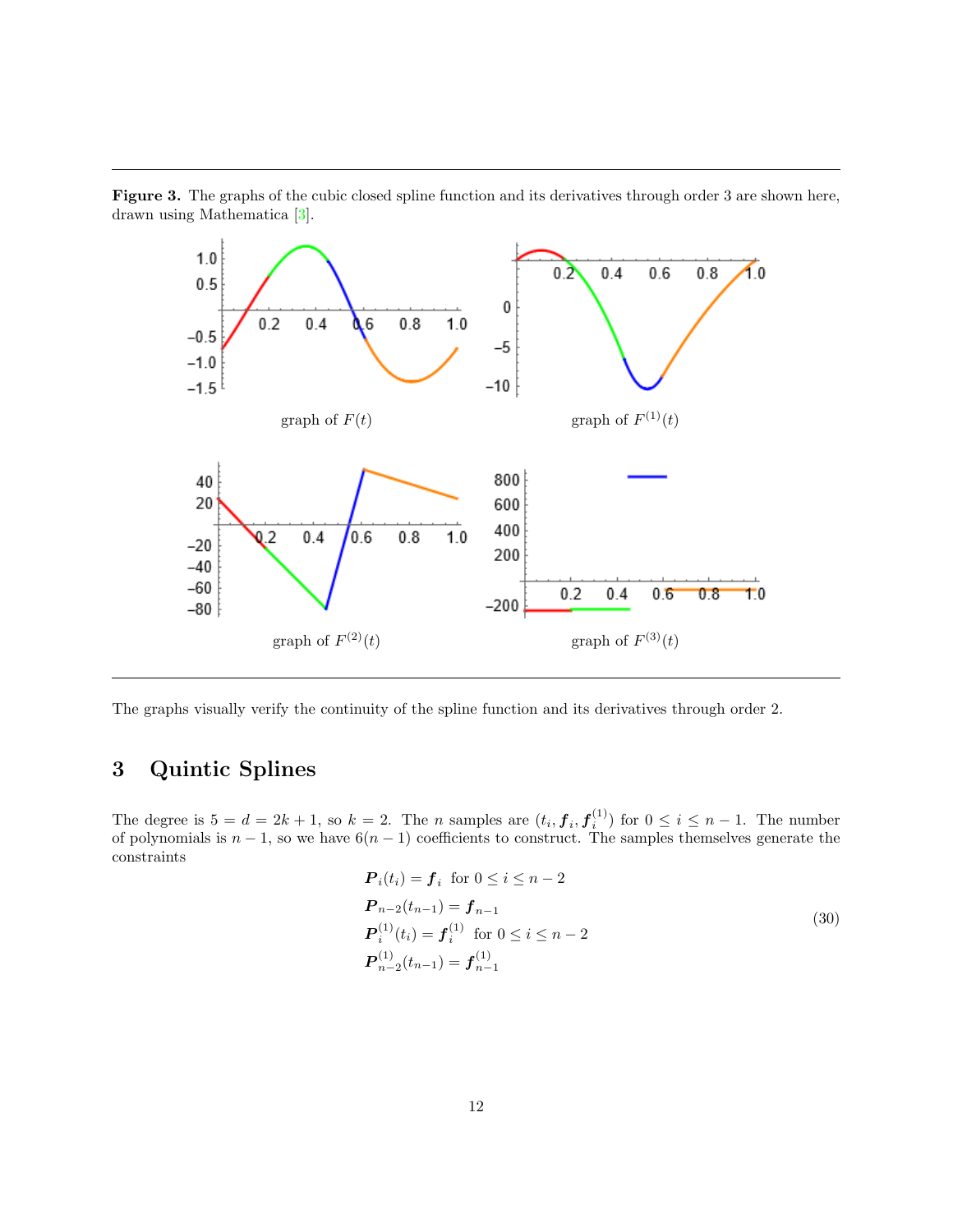which consists of 2n constraints. To obtain  $C^3$  continuity, the polynomials and their derivatives must match a the interior samples,

<span id="page-12-1"></span>
$$
\begin{aligned}\n\mathbf{P}_{i}(t_{i+1}) &= \mathbf{P}_{i+1}(t_{i+1}) & \text{for } 0 \leq i \leq n-3 \\
\mathbf{P}_{i}^{(1)}(t_{i+1}) &= \mathbf{P}_{i+1}^{(1)}(t_{i+1}) & \text{for } 0 \leq i \leq n-3 \\
\mathbf{P}_{i}^{(2)}(t_{i+1}) &= \mathbf{P}_{i+1}^{(2)}(t_{i+1}) & \text{for } 0 \leq i \leq n-3 \\
\mathbf{P}_{i}^{(3)}(t_{i+1}) &= \mathbf{P}_{i+1}^{(3)}(t_{i+1}) & \text{for } 0 \leq i \leq n-3\n\end{aligned} \tag{31}
$$

which consists of  $4(n-2)$  constraints. The number of constraints so far is  $2n + 4(n-2) = 6(n-1) - 2$ constraints. Two additional constraints are needed to reach  $6(n - 1)$  constraints in the  $6(n - 1)$  unknowns. Three standard choices are

clamped spline: 
$$
\mathbf{P}_0^{(2)}(t_0) = \mathbf{c}_0
$$
 and  $\mathbf{P}_{n-2}^{(2)}(t_{n-1}) = \mathbf{c}_1$  where  $\mathbf{c}_0$  and  $\mathbf{c}_1$  are specified  
free spline:  $\mathbf{P}_0^{(3)}(t_0) = \mathbf{0}$  and  $\mathbf{P}_{n-2}^{(3)}(t_{n-1}) = \mathbf{0}$   
closed spline:  $\mathbf{f}_{n-1} = \mathbf{f}_0$ ,  $\mathbf{f}_{n-1}^{(1)} = \mathbf{f}_0^{(1)}$ ,  $\mathbf{P}_0^{(2)}(t_0) = \mathbf{P}_{n-2}^{(2)}(t_{n-1})$  and  $\mathbf{P}_0^{(3)}(t_0) = \mathbf{P}_{n-2}^{(3)}(t_{n-1})$ 

### <span id="page-12-0"></span>3.1 Setting up the Linear System of Constraints

The polynomials and their relevant derivatives are

$$
\begin{split}\n\mathbf{P}_{i}(t) &= \mathbf{p}_{i,0} + \mathbf{p}_{i,1} \left( \frac{t - t_{i}}{\Delta_{i}} \right) + \mathbf{p}_{i,2} \left( \frac{t - t_{i}}{\Delta_{i}} \right)^{2} + \mathbf{p}_{i,3} \left( \frac{t - t_{i}}{\Delta_{i}} \right)^{3} + \mathbf{p}_{i,4} \left( \frac{t - t_{i}}{\Delta_{i}} \right)^{4} + \mathbf{p}_{i,5} \left( \frac{t - t_{i}}{\Delta_{i}} \right)^{5} \\
\mathbf{P}_{i}^{(1)}(t) &= \left( \mathbf{p}_{i,1} + 2\mathbf{p}_{i,2} \left( \frac{t - t_{i}}{\Delta_{i}} \right) + 3\mathbf{p}_{i,3} \left( \frac{t - t_{i}}{\Delta_{i}} \right)^{2} + 4\mathbf{p}_{i,4} \left( \frac{t - t_{i}}{\Delta_{i}} \right)^{3} + 5\mathbf{p}_{i,5} \left( \frac{t - t_{i}}{\Delta_{i}} \right)^{4} \right) / \Delta_{i} \\
\mathbf{P}_{i}^{(2)}(t) &= \left( 2\mathbf{p}_{i,2} + 6\mathbf{p}_{i,3} \left( \frac{t - t_{i}}{\Delta_{i}} \right) + 12\mathbf{p}_{i,4} \left( \frac{t - t_{i}}{\Delta_{i}} \right)^{2} + 20\mathbf{p}_{i,5} \left( \frac{t - t_{i}}{\Delta_{i}} \right)^{3} \right) / \Delta_{i}^{2} \\
\mathbf{P}_{i}^{(3)}(t) &= \left( 6\mathbf{p}_{i,3} + 24\mathbf{p}_{i,4} \left( \frac{t - t_{i}}{\Delta_{i}} \right) + 60\mathbf{p}_{i,5} \left( \frac{t - t_{i}}{\Delta_{i}} \right)^{2} \right) / \Delta_{i}^{3}\n\end{split} \tag{32}
$$

for  $0 \le i \le n-2$ . The constraints of the first and third lines of equation [\(30\)](#page-11-2) imply

<span id="page-12-2"></span>
$$
\begin{aligned} \mathbf{p}_{i,0} &= \mathbf{f}_i \quad \text{for } 0 \le i \le n-2\\ \mathbf{p}_{i,1} &= \Delta_i \mathbf{f}_i^{(1)} \quad \text{for } 0 \le i \le n-2 \end{aligned} \tag{33}
$$

The constraints of equation [\(31\)](#page-12-1) and the second and fourth lines of equation [\(30\)](#page-11-2) imply

<span id="page-12-3"></span>
$$
p_{i,2} + p_{i,3} + p_{i,4} + p_{i,5} = f_{i+1} - f_i - \Delta_i f_i^{(1)} \quad \text{for } 0 \le i \le n-2
$$
  
\n
$$
2p_{i,2} + 3p_{i,3} + 4p_{i,4} + 5p_{i,5} = \Delta_i (f_{i+1}^{(1)} - f_i^{(1)}) \quad \text{for } 0 \le i \le n-3
$$
  
\n
$$
p_{i,2} + 3p_{i,3} + 6p_{i,4} + 10p_{i,5} = \sigma_i^2 p_{i+1,2} \quad \text{for } 0 \le i \le n-3
$$
  
\n
$$
p_{i,3} + 4p_{i,4} + 10p_{i,5} = \sigma_i^3 p_{i+1,3} \quad \text{for } 0 \le i \le n-3
$$
  
\n(34)

where  $\sigma_i = \Delta_i/\Delta_{i+1}$ . Choosing a free, clamped or closed spline, a linear system of 6(n – 1) equations in  $6(n-1)$  unknowns can be created from these constraints.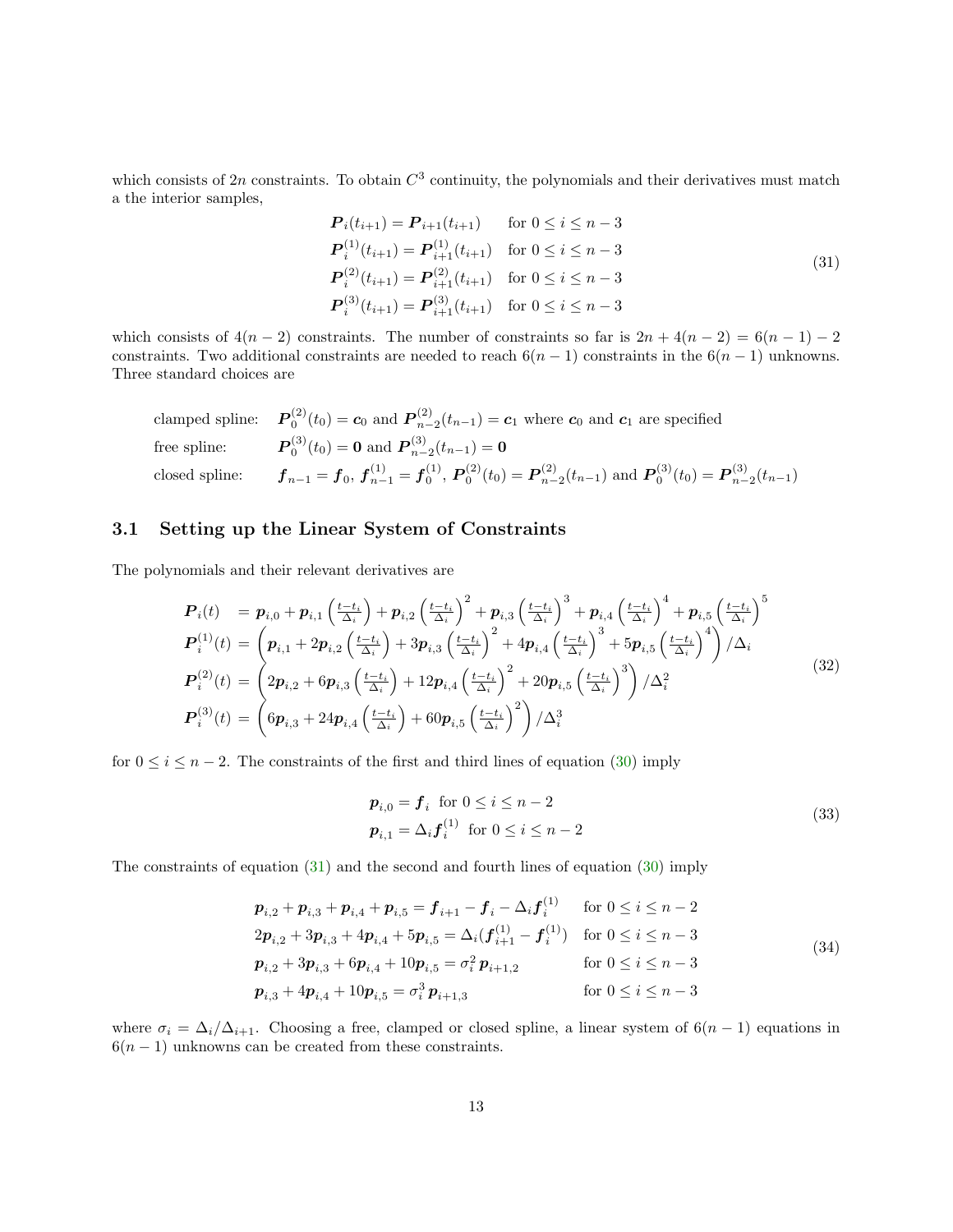Equation [\(33\)](#page-12-2) defines the constant and linear terms of the polynomials. The linear system for the remaining coefficients is constructed from the constraints of equation [\(34\)](#page-12-3). The system has  $4(n-1)$  equations in  $4(n-1)$ unknowns and can be written in block-matrix form,

<span id="page-13-0"></span>
$$
\begin{bmatrix}\nD & S_0 & O & O & \cdots & O & O & O \\
O & D & S_1 & O & \cdots & O & O & O \\
\vdots & \vdots & \vdots & \vdots & \ddots & \vdots & \vdots & \vdots \\
O & O & O & O & \cdots & O & D & S_{n-3} \\
L & O & O & O & \cdots & O & O & R\n\end{bmatrix}\n\begin{bmatrix}\nP_0 \\
P_1 \\
\vdots \\
P_{n-3} \\
P_{n-2}\n\end{bmatrix} =\n\begin{bmatrix}\nG_0 \\
G_1 \\
\vdots \\
G_{n-3} \\
G_{n-2}\n\end{bmatrix}
$$
\n(35)

The blocks D,  $S_i$ , O, L and R are  $4 \times 4$ . The blocks  $P_i$  and  $G_i$  are  $5 \times m$ , each row representing a  $1 \times m$ vector. The following blocks are independent of whether the spline is clamped, free or closed,

$$
D = \begin{bmatrix} 1 & 1 & 1 & 1 \\ 2 & 3 & 4 & 5 \\ 1 & 3 & 6 & 10 \\ 0 & 1 & 4 & 10 \end{bmatrix}, S_i = \begin{bmatrix} 0 & 0 & 0 & 0 \\ 0 & 0 & 0 & 0 \\ -\sigma_i^2 & 0 & 0 & 0 \\ 0 & -\sigma_i^3 & 0 & 0 \end{bmatrix}, O = \begin{bmatrix} 0 & 0 & 0 & 0 \\ 0 & 0 & 0 & 0 \\ 0 & 0 & 0 & 0 \\ 0 & 0 & 0 & 0 \end{bmatrix}
$$
(36)

and

$$
P_{i} = \begin{bmatrix} p_{i,2} \\ p_{i,3} \\ p_{i,4} \\ p_{i,5} \end{bmatrix} \text{ for } 0 \leq i \leq n-2, \quad G_{i} = \begin{bmatrix} g_{4i} \\ g_{4i+1} \\ g_{4i+2} \\ g_{4i+3} \end{bmatrix} = \begin{bmatrix} f_{i+1} - f_{i} - \Delta_{i} f_{i}^{(1)} \\ \Delta_{i} (f_{i+1}^{(1)} - f_{i}^{(1)}) \\ 0 \\ 0 \end{bmatrix} \text{ for } 0 \leq i \leq n-3 \quad (37)
$$

The following blocks are dependent on the type of spline,

$$
L = \begin{bmatrix} 0 & 0 & 0 & 0 \\ 0 & 0 & 0 & 0 \\ \ell_{20} & 0 & 0 & 0 \\ 0 & \ell_{31} & 0 & 0 \end{bmatrix}, \quad R = \begin{bmatrix} 1 & 1 & 1 & 1 \\ 2 & 3 & 4 & 5 \\ r_{20} & r_{21} & r_{22} & r_{23} \\ r_{30} & r_{31} & r_{32} & r_{33} \end{bmatrix}, \quad G_{n-2} = \begin{bmatrix} g_{4(n-2)} \\ g_{4(n-2)+1} \\ g_{4(n-2)+2} \\ g_{4(n-2)+3} \end{bmatrix} = \begin{bmatrix} f_{n-1} - f_{n-2} - \Delta_{n-2} f_{n-2}^{(1)} \\ \Delta_{n-2} (f_{n-1}^{(1)} - f_{n-2}^{(1)}) \\ g_{4(n-2)+3} \end{bmatrix}
$$
(38)

The specific values for the matrix entries are

| type $ L $ $ R $ |  |                                                                                  |  | G                                                                                                        |      |
|------------------|--|----------------------------------------------------------------------------------|--|----------------------------------------------------------------------------------------------------------|------|
|                  |  | clamped $\ell_{20} = 1 \rvert r_{20} = 0$ $r_{21} = 0$ $r_{22} = 0$ $r_{23} = 0$ |  | $\mathbf{g}_{4(n-2)+2}=\Delta_{0}^{2}\bm{c}_{0}/2\;.$                                                    |      |
|                  |  | $\ell_{31} = 0$ $r_{30} = 1$ $r_{31} = 3$ $r_{32} = 6$ $r_{33} = 10$             |  | $\bm{g}_{4(n-2)+3} = \Delta_{n-2}^2 \bm{c}_1/2$                                                          |      |
| free             |  | $\ell_{20} = 0$   $r_{20} = 0$ $r_{21} = 1$ $r_{22} = 4$ $r_{23} = 10$           |  | $\mid \boldsymbol{g}_{4(n-2)+2}=\boldsymbol{0} \mid$                                                     | (39) |
|                  |  | $\ell_{31} = 1 \rvert r_{30} = 0$ $r_{31} = 0$ $r_{32} = 0$ $r_{33} = 0$         |  | $\boldsymbol g_{4(n-2)+3} = \boldsymbol 0$                                                               |      |
| $\csc$           |  |                                                                                  |  | $\left  \ell_{20} = 1 \right  r_{20} = -1$ $r_{21} = -3$ $r_{22} = -6$ $r_{23} = -10$ $g_{4(n-2)+2} = 0$ |      |
|                  |  |                                                                                  |  | $r_{31} = 1   r_{30} = 0$ $r_{31} = -1$ $r_{32} = -4$ $r_{33} = -10   g_{4(n-2)+3} = 0$                  |      |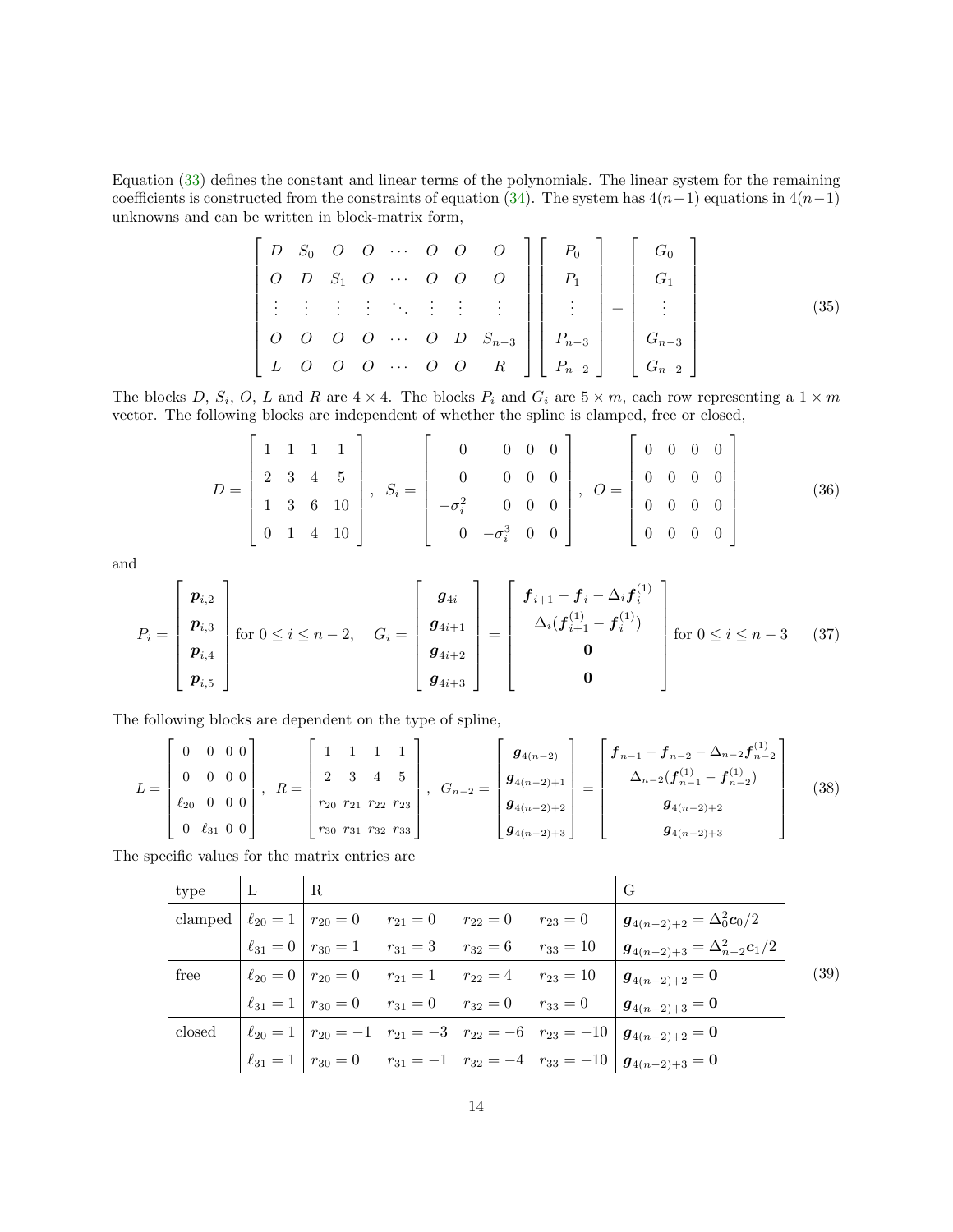### <span id="page-14-0"></span>3.2 Solving the Linear System of Constraints

The D diagonal block has inverse  $D^{-1}$ , and the products  $U_i = D^{-1}S_i$  are needed in the solving of the linear system [\(35\)](#page-13-0),

$$
D^{-1} = \begin{bmatrix} 10 & -6 & 3 & -1 \\ -20 & 14 & -8 & 3 \\ 15 & -11 & 7 & -3 \\ -4 & 3 & -2 & 1 \end{bmatrix}, \quad U_i = D_i^{-1}S = \begin{bmatrix} -3\sigma_i^2 & \sigma_i^3 & 0 & 0 \\ 8\sigma_i^2 & -3\sigma_i^3 & 0 & 0 \\ -7\sigma_i^2 & 3\sigma_i^3 & 0 & 0 \\ 2\sigma_i^2 & -\sigma_i^3 & 0 & 0 \end{bmatrix}
$$
(40)

where  $U_i$  is defined to be the product indicated in the equation.

The linear system of equation [\(35\)](#page-13-0) can be preprocessed by multiplying each block row by the appropriate inverse of the D-matrix. The augmented matrix of the system is then

$$
\begin{bmatrix} I & U_0 & O & O & \cdots & O & O & O \\ O & I & U_1 & O & \cdots & O & O & O & H_1 \\ \vdots & \vdots & \vdots & \vdots & \ddots & \vdots & \vdots & \vdots & \vdots \\ O & O & O & O & \cdots & O & I & U_{n-3} \\ L & O & O & O & \cdots & O & O & R & H_{n-2} \end{bmatrix}
$$
\n(41)

where I is the  $4 \times 4$  identity matrix,  $H_i = D^{-1}G_i$  for  $0 \le i \le n-1$  and  $H_{n-2} = G_{n-2}$ . The products  $H_i$ are shown next but written as a column of vectors,

$$
H_{i} = D_{i}^{-1}G_{i} = \begin{bmatrix} 10(\boldsymbol{f}_{i+1} - \boldsymbol{f}_{i} - \Delta_{i} \boldsymbol{f}_{i}^{(1)}) & - & 6(\Delta_{i}(\boldsymbol{f}_{i+1}^{(1)} - \boldsymbol{f}_{i}^{(1)})) \\ -20(\boldsymbol{f}_{i+1} - \boldsymbol{f}_{i} - \Delta_{i} \boldsymbol{f}_{i}^{(1)}) & + & 14(\Delta_{i}(\boldsymbol{f}_{i+1}^{(1)} - \boldsymbol{f}_{i}^{(1)})) \\ 15(\boldsymbol{f}_{i+1} - \boldsymbol{f}_{i} - \Delta_{i} \boldsymbol{f}_{i}^{(1)}) & - & 11(\Delta_{i}(\boldsymbol{f}_{i+1}^{(1)} - \boldsymbol{f}_{i}^{(1)})) \\ -4(\boldsymbol{f}_{i+1} - \boldsymbol{f}_{i} - \Delta_{i} \boldsymbol{f}_{i}^{(1)}) & + & 3(\Delta_{i}(\boldsymbol{f}_{i+1}^{(1)} - \boldsymbol{f}_{i}^{(1)})) \end{bmatrix} \tag{42}
$$

for  $0 \leq i \leq n-1$ .

Using the same method of row reduction as in the cubic case of equation  $(20)$ , we obtain

<span id="page-14-2"></span>
$$
\begin{bmatrix} I & U_0 & O & O & \cdots & O & O & O \\ O & I & U_1 & O & \cdots & O & O & O \\ \vdots & \vdots & \vdots & \vdots & \ddots & \vdots & \vdots & \vdots \\ O & O & O & O & \cdots & O & I & U_{n-3} \\ O & O & O & O & \cdots & O & O & \overline{R} & \overline{H} \end{bmatrix} \xrightarrow{H_0} (43)
$$

where

<span id="page-14-1"></span>
$$
\overline{R} = R + (-1)^n L \left( \prod_{i=0}^{n-3} U_i \right), \quad \overline{H} = H_{n-2} - L \sum_{i=0}^{n-3} \left( (-1)^i \prod_{j=0}^{i-1} U_j \right) H_i \tag{44}
$$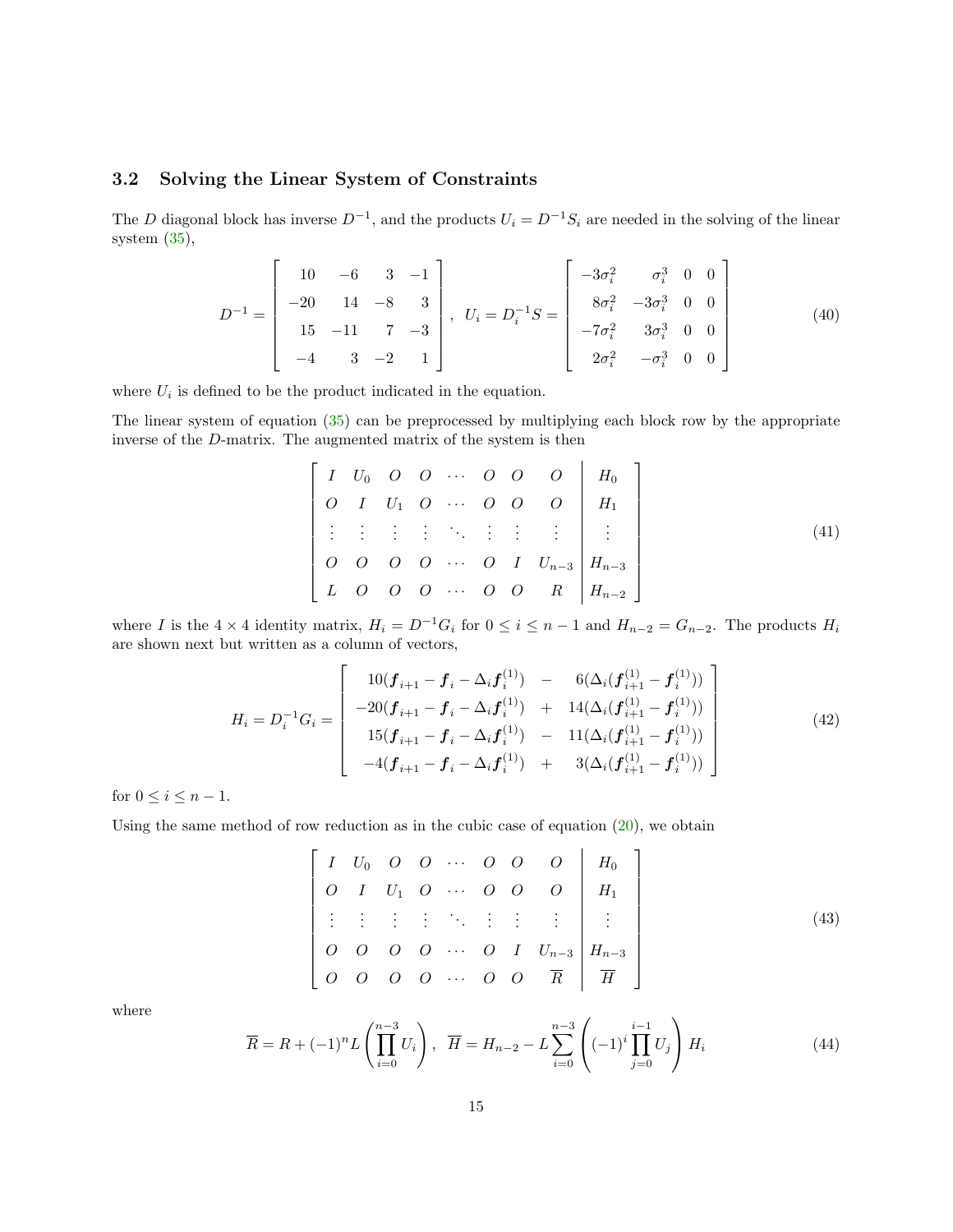with the convention that  $\prod_{j=0}^{-1} U_j = I$ . The construction shows that during row reductions it is not necessary to actually read or write entries in the last block-row of the matrix except in the last two blocks.

The problem now is to compute R and H, which in turn require computing products of the  $U_i$ . Two important observations are useful in this regard. First, the last two columns of the  $U_i$  matrices are zero, which implies that products of the  $U_i$  have zero-valued last two columns; for example,

$$
U_0U_1 = \begin{bmatrix} a_0 & b_0 & 0 & 0 \\ c_0 & d_0 & 0 & 0 \\ e_0 & f_0 & 0 & 0 \\ g_0 & h_0 & 0 & 0 \end{bmatrix} \begin{bmatrix} a_1 & b_1 & 0 & 0 \\ c_1 & d_1 & 0 & 0 \\ e_1 & f_1 & 0 & 0 \\ g_1 & h_1 & 0 & 0 \end{bmatrix} = \begin{bmatrix} a_0a_1 + b_0c_1 & a_0b_1 + b_0d_1 & 0 & 0 \\ c_0a_1 + d_0c_1 & c_0b_1 + d_0d_1 & 0 & 0 \\ e_0a_1 + f_0c_1 & e_0b_1 + f_0d_1 & 0 & 0 \\ g_0a_1 + h_0c_1 & g_0b_1 + h_0d_1 & 0 & 0 \end{bmatrix}
$$
(45)

Second, the premultiplication by L eliminates the need to keep track of multiplications and additions involving the last-row entries of the product; specifically,

$$
LU_0U_1 = \begin{bmatrix} 0 & 0 & 0 & 0 \\ 0 & 0 & 0 & 0 \\ \ell_{20} & 0 & 0 & 0 \\ 0 & \ell_{31} & 0 & 0 \end{bmatrix} \begin{bmatrix} a_0a_1 + b_0c_1 & a_0b_1 + b_0d_1 & 0 & 0 \\ c_0a_1 + d_0c_1 & c_0b_1 + d_0d_1 & 0 & 0 \\ e_0a_1 + f_0c_1 & e_0b_1 + f_0d_1 & 0 & 0 \\ g_0a_1 + h_0c_1 & g_0b_1 + h_0d_1 & 0 & 0 \end{bmatrix} = \begin{bmatrix} 0 & 0 & 0 & 0 \\ 0 & 0 & 0 & 0 \\ \ell_{20}(a_0a_1 + b_0c_1) & \ell_{20}(a_0b_1 + b_0d_1) & 0 & 0 \\ \ell_{31}(c_0a_1 + d_0c_1) & \ell_{31}(c_0b_1 + d_0d_1) & 0 & 0 \end{bmatrix}
$$
(46)

Therefore, a product involves computing at most 4 entries which are the  $2 \times 2$  upper-left submatrix of the U-product which is then swapped into the  $2 \times 2$  lower-left submatrix of L times the U-product. In the implementation, each of the two nonzero rows is processed separately depending on whether  $\ell_{ij}$  is 0 or 1. This leads to more computational savings for clamped splines ( $\ell_{20} = 1$  and  $\ell_{31} = 0$ ) and for free splines  $(\ell_{20} = 0 \text{ and } \ell_{31} = 1)$ . Closed splines require both rows to be processed  $(\ell_{20} = \ell_{31} = 1)$ .

Listing [2](#page-15-0) contains pseudocode for computing  $\overline{R}$  and H.

<span id="page-15-0"></span>**Listing 2.** Pseudocode for computing the  $\overline{R}$  and  $\overline{H}$  of equation [\(44\)](#page-14-1). The first RowReduce function uses the actual block matrices. The second RowReduce function is optimized based on the observation made previous about the occurrence of a large number of zero-valued entries.

```
// inputs: L, \{U_0, \ldots, U_{n-3}\}, R, \{H_0, \ldots, H_{n-2}\}// output: \overline{R}, \overline{H}void RowReduce (int n, Matrix<Real,4,4> L, array<Matrix<Real,4,4> U, Matrix<Real,4,4> R,
     array<Matrix<Real, 4, m> H, Matrix<Real, 4, 4>& Rbar, Matrix<Real, 4, m>& Hbar)
{
     Matrix < Real, 4, 4> LUProduct = L;
     Real sign = -1;
     Hbar = H[n-2];
     for (int i = 0; i \le n-3; ++i)
     {
          Hbar = sign * LUProduct * H[i];<br>LUProduct = LUProduct * U[i];
          sign = -sign ;}
     Rbar = R + sign * LUProduct;}
```
// This is the optimized version of the row reduction. Each  $H_i$  is a 4-tuple of m-tuples  $B_{4i}$ ,  $B_{4i+1}$ ,  $B_{4i+2}$  and  $B_{4i+3}$ . // On output, R is replaced by  $\overline{R}$  and  $\overline{H}$  consists of  $B_{4(n-2)-4}$ ,  $B_{4(n-2)-3}$ ,  $B_{4(n-2)-2}$  and  $B_{4(n-2)-1}$ . void RowReduce (int n, int m, Real ell20, Real ell31, array<Real> delta,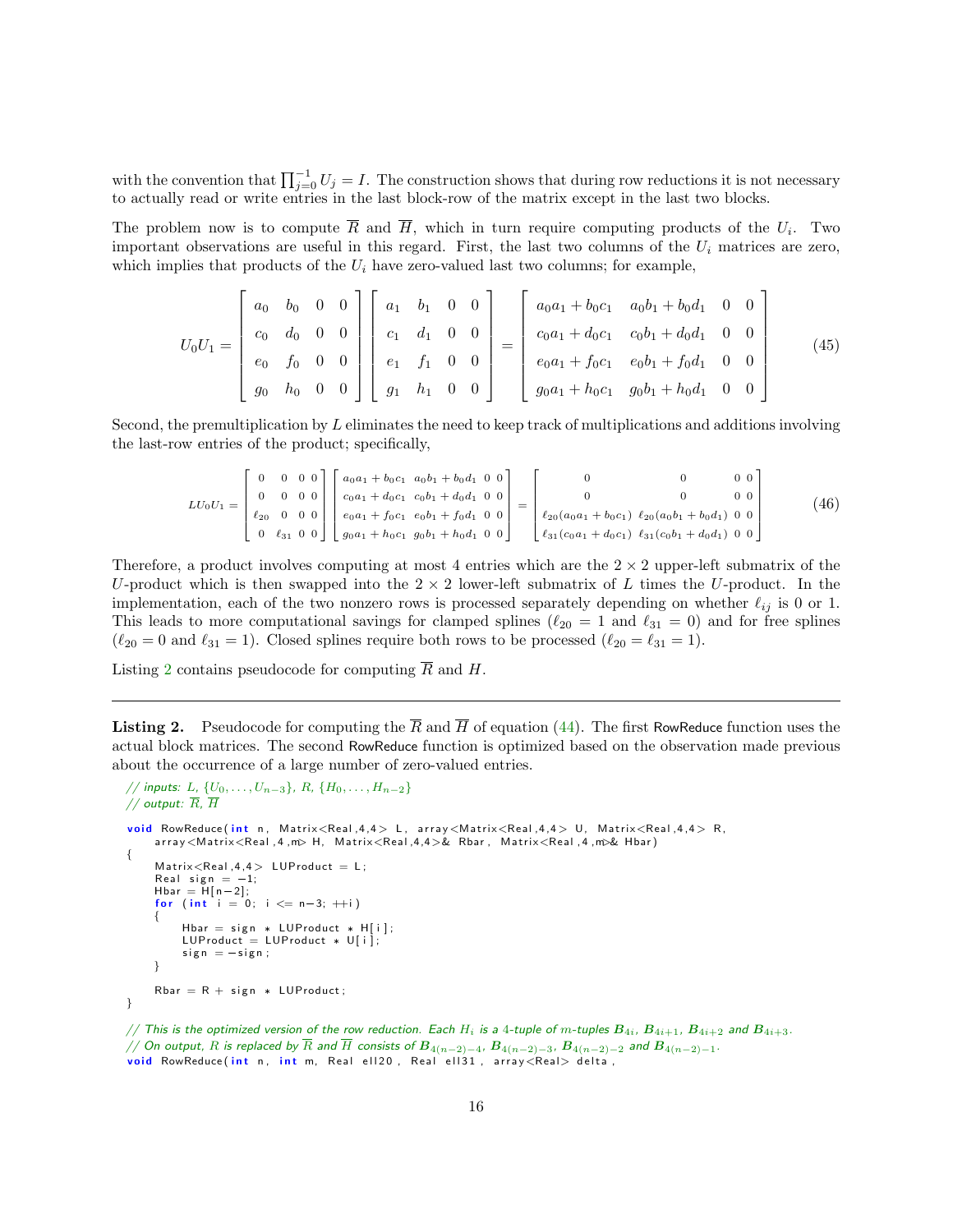```
Matrix<Real, 4,4>& Q, array<Vector<Real, 4>>& B)
{
         if (e1120 = 1){
               Vector < Real, m\& B target = B[4*(n-2)-2];
               Btarget == B[0];<br>Real sigma0 = delta[0] / delta[1], sigma0sqr = sigma0 * sigma0;
               Real LUP roduct 0 = -3 & sigma0, LUP roduct 1 = sigma0sqr;
               Real sign = -1;
              for (int i = 1; i \le n-3; +i)
               {
                     B t a r g e t == sign * (LUP roduct0 * B [4 * i ] + LUP roduct1 * B [4 * i + 1]);
                     Real sigmai = delta [i] / delta [i+1], sigmaisqr = sigmai * sigmai;<br>T temp0 = LUProduct0 * (-3 * sigmai) + LUProduct1 * (8 * sigmai);<br>T temp1 = LUProduct0 * (sigmaisqr) + LUProduct1 * (-3 * sigmaisqr);
                     LUProduct [0]  = temp0;<br>LUProduct [1]  = temp1;
                    sign = -sign ;}<br>R(2, 0) += sign * LUProduct0;
              R(2, 1) += sign * LUP roduct1;
        }
         if (e1131 = 1){
              Vector<Real, m\& B target = B[4*(n-2)-1];
               Btarget == B[1];<br>Real sigma0 = delta[0] / delta[1], sigma0sqr = sigma0 * sigma0;
               Real LUP roduct 0 = 8 * sigma0, LUP roduct 1 = -3 * sigma0sqr;
               Real sign = -1;
               for (int i = 1; i \le n-3; +i)
               {
                    Btarget == sign * (LUProduct0 * B[4*i] + LUProduct1 * B[4*i+1]);
                     Real sigmai = delta [i] / delta [i+1], sigmaisqr = sigmai * sigmai;<br>T temp0 = LUProduct0 * (-3 * sigmai) + LUProduct1 * (8 * sigmai);<br>T temp1 = LUProduct0 * (sigmaisqr) + LUProduct1 * (-3 * sigmaisqr);
                    LUProduct0 = temp0;
                    LUP roduct1 = temp1;
                     sign = -sign ;}<br>R(3, 0) += sign * LUProduct0;<br>R(3, 1) += sign * LUProduct1;
        }
}
```
Finally, back substitution can be applied to the upper-triangular linear system of equation [\(43\)](#page-14-2). The constant terms  $\bm p_{i,0}$  are set to  $\bm f_i$  and the linear terms  $\bm p_{i,1}$  are set to  $\bm f_i^{(1)}$  for all  $0\leq i\leq n-2.$  The remaining coefficients are

$$
P_{n-2} = \overline{R}^{-1} \overline{H}
$$
  
\n
$$
P_{n-3} = H_{n-3} - U_{n-3} P_{n-2}
$$
  
\n
$$
\vdots
$$
  
\n
$$
P_0 = H_1 - U_1 P_1
$$
\n(47)

### <span id="page-16-0"></span>3.3 An Example for a Scalar Function  $F(t)$

The example is for the scalar case of  $m = 1$ . It is simple enough to create examples with  $m > 1$ . The results are those of the Geometric Tools code [https://www.geometrictools.com/GTE/Mathematics/](https://www.geometrictools.com/GTE/Mathematics/NaturalQuinticSpline.h) [NaturalQuinticSpline.h](https://www.geometrictools.com/GTE/Mathematics/NaturalQuinticSpline.h).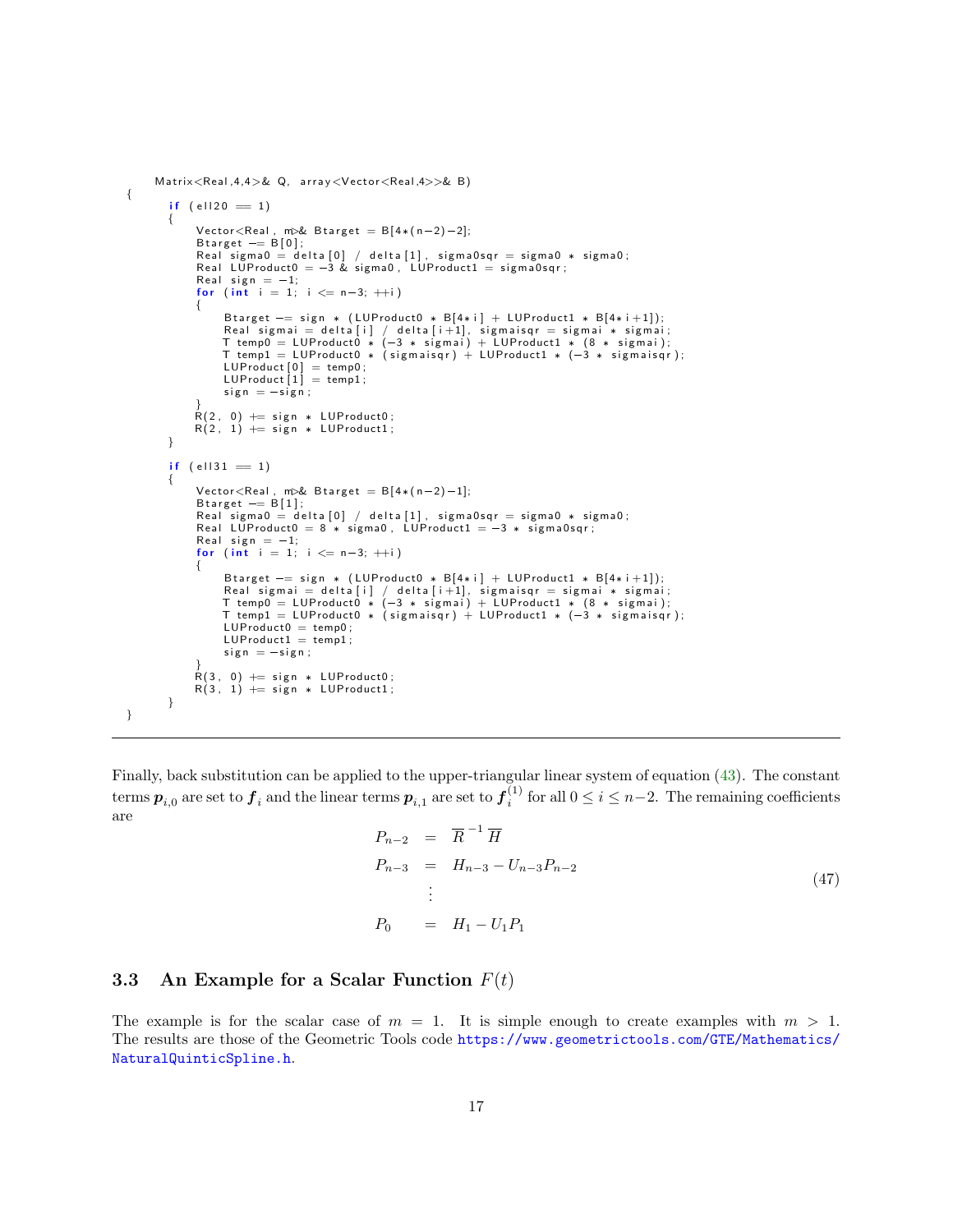### <span id="page-17-0"></span>3.3.1 Free Spline

The example uses  $n=5$  samples,

<span id="page-17-1"></span>

| 0.000 | $-0.72904599140643900$ | $-0.77507096788763941$   |      |
|-------|------------------------|--------------------------|------|
| 0.200 | $+0.67001717998915900$ | 0.27952671419630559      | (48) |
| 0.452 | $+0.93773554224846278$ | 0.75686129079768771      |      |
| 0.611 | $-0.55793191403459019$ | $-0.0073253554103394070$ |      |
| 1.000 | $-0.38366589898599346$ | $-0.59585723032045212$   |      |

The free spline polynomials are  $p_i(t) = \sum_{j=0}^{5} p_{i,j}(t-t_i)^j$  for  $0 \le i \le 3$ . The coefficients are shown truncated to 6 decimal places.

| $\imath$ | $p_{i,0}$ | $p_{i,1}$                       | $p_{i,2}$                                             | $p_{i,3}$                                                                | $p_{i,4}$               | $p_{i,5}$   |      |
|----------|-----------|---------------------------------|-------------------------------------------------------|--------------------------------------------------------------------------|-------------------------|-------------|------|
|          |           | $0$   $-0.729045$   $-0.155014$ | $+4.094487$                                           | $0.000000$                                                               | -4.723995               | $+2.183585$ |      |
|          |           |                                 | $1 \mid +0.670017 \mid +0.070440 \mid -3.831883 \mid$ | $+5.880846$                                                              | $+0.600056$             | $-2.451742$ | (49) |
|          |           |                                 |                                                       | $2   +0.937735   +0.120340   -2.829074   -4.078290  $                    | $+8.685269$ $-3.393912$ |             |      |
|          |           |                                 |                                                       | $3 -0.557931 $ $-0.002849$ +18.606397 $-47.978412$ +41.252148 -11.703018 |                         |             |      |

Figure [4](#page-18-1) shows the graphs of the quintic free spline function and its derivatives through order 5.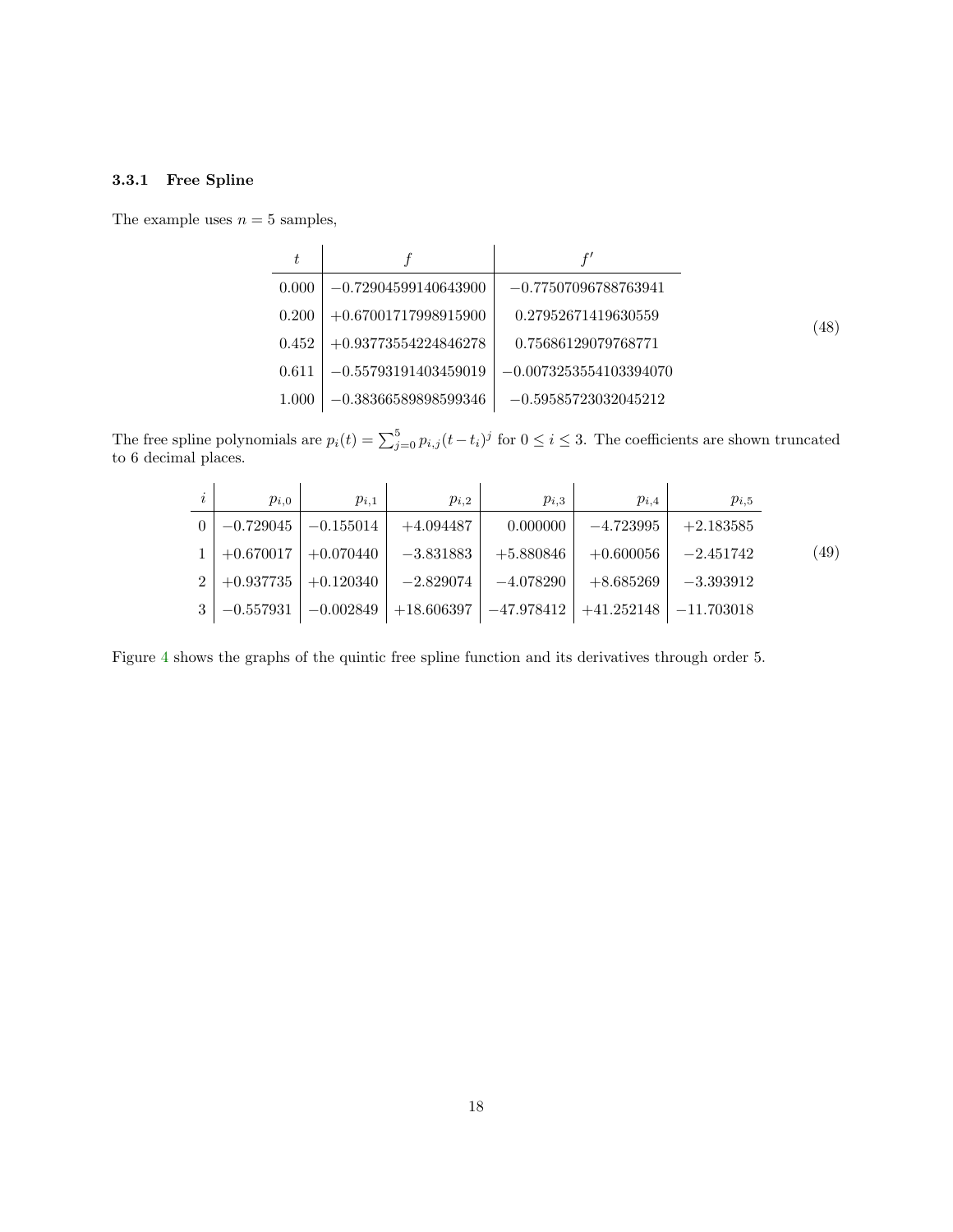

<span id="page-18-1"></span>Figure 4. The graphs of the quintic free spline function and its derivatives through order 5 are shown here, drawn using Mathematica [\[3\]](#page-23-2).

The graphs visually verify the continuity of the spline function and its derivatives through order 3.

#### <span id="page-18-0"></span>3.3.2 Clamped Spline

The example uses the same 5 samples as those for free splines; see equation [\(48\)](#page-17-1). Additionally, the secondorder derivatives are specified at the endpoints. These are  $F^{(2)}(t_0) = -0.987$  and  $F^{(2)}(t_4) = +0.654$ . The clamped spline polynomials are  $p_i(t) = \sum_{j=0}^5 p_{i,j} (t-t_i)^j$  for  $0 \le i \le 3$ . The coefficients are shown truncated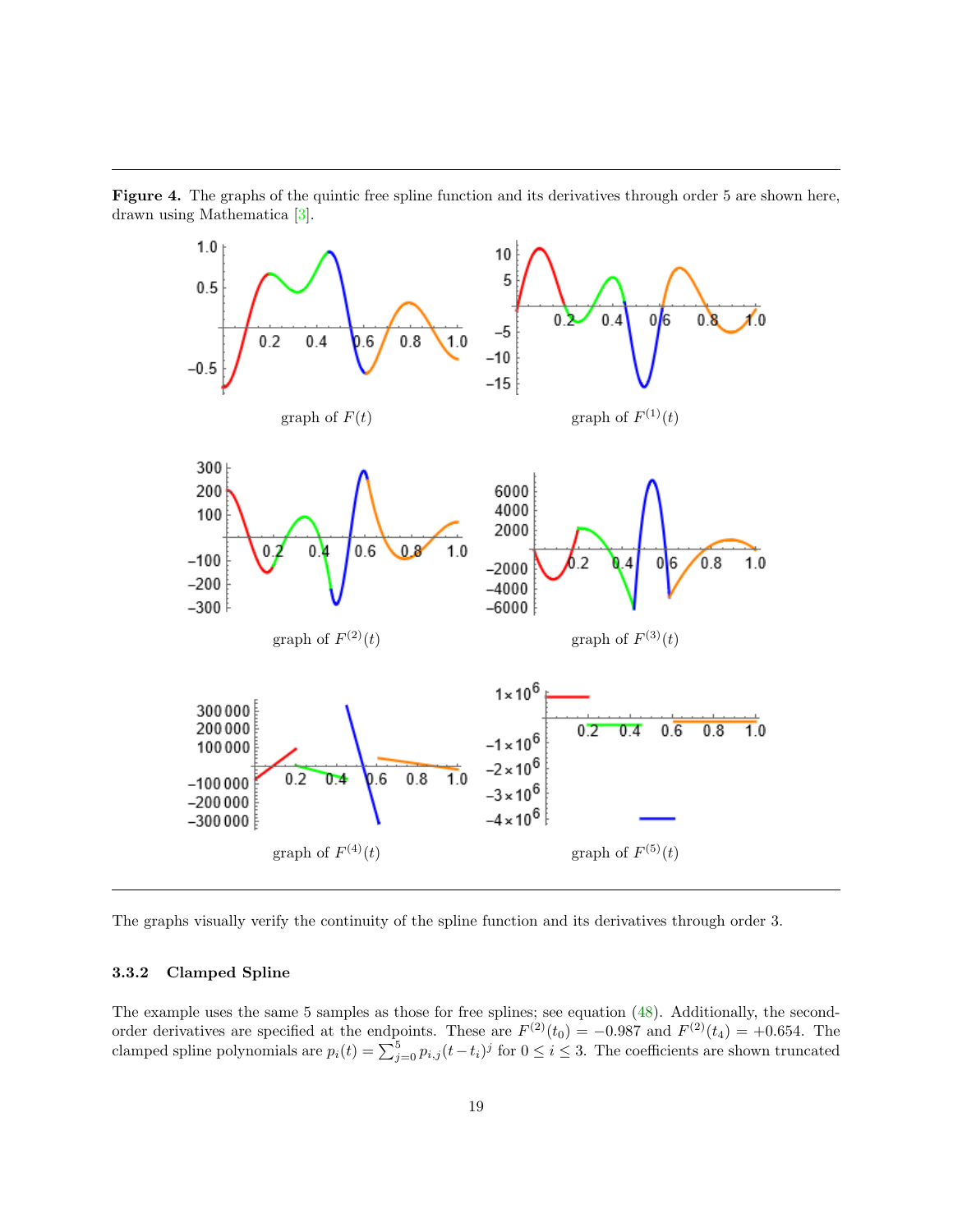to 6 decimal places.

|                | $p_{i,0}$   | $p_{i,1}$   | $p_{i,2}$    | $p_{i,3}$    | $p_{i,4}$    | $p_{i,5}$    |      |
|----------------|-------------|-------------|--------------|--------------|--------------|--------------|------|
|                | $-0.729045$ | $-0.155014$ | $-0.019740$  | $+11.558280$ | $-15.497874$ | $+5.513410$  |      |
|                | $+0.670017$ | $+0.070440$ | $-5.077199$  | $+9.403552$  | $-2.709405$  | $-1.419669$  | (50) |
| 2 <sub>1</sub> | $+0.937735$ | $+0.120340$ | $-2.913967$  | $-3.926177$  | $+8.635720$  | $-3.411584$  |      |
|                | $-0.557931$ | $-0.002849$ | $+17.992492$ | $-51.241085$ | $+49.619208$ | $-16.193500$ |      |

Figure [5](#page-20-0) shows the graphs of the quintic clamped spline function and its derivatives through order 5.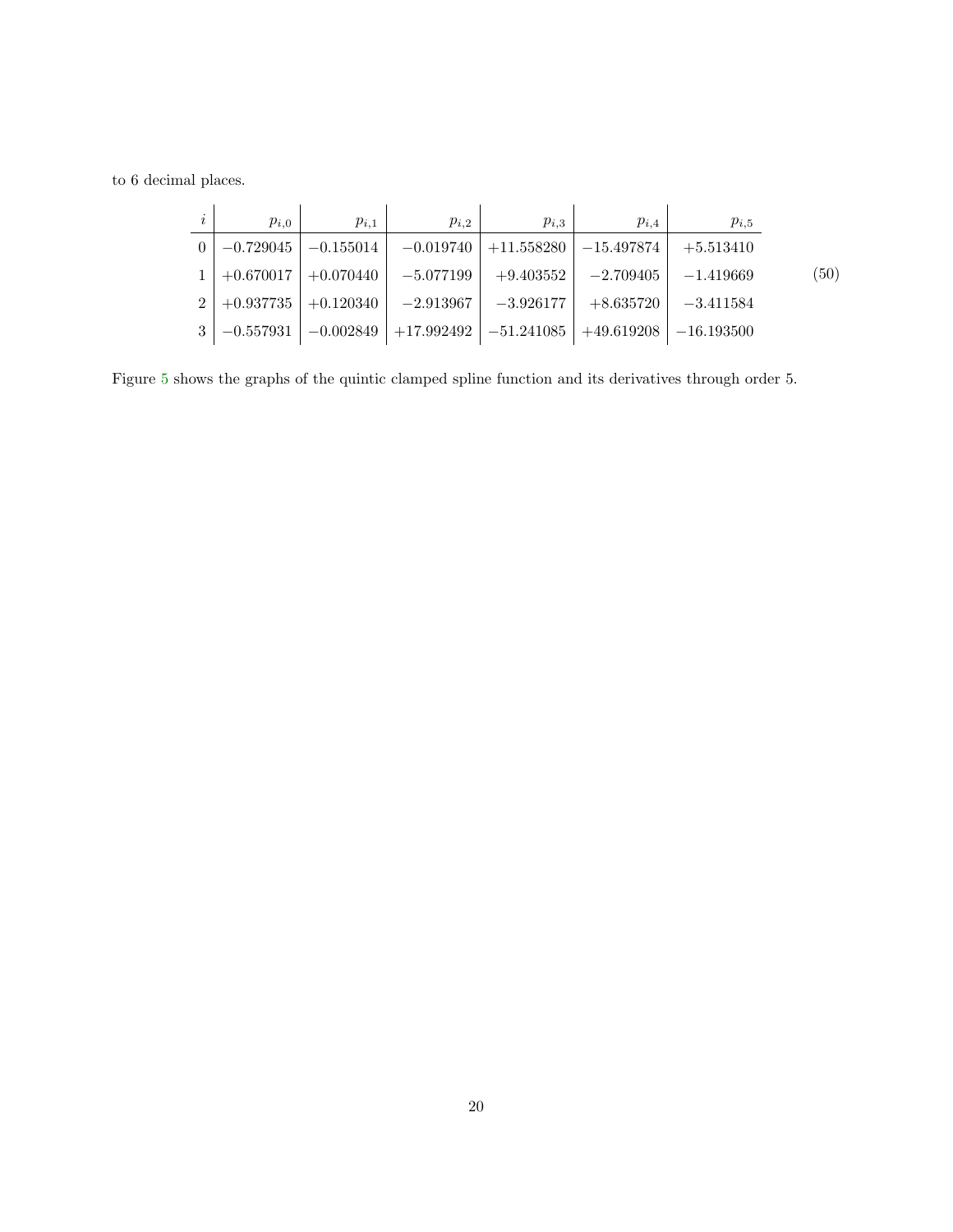

<span id="page-20-0"></span>Figure 5. The graphs of the quintic clamped spline function and its derivatives through order 5 are shown here, drawn using Mathematica [\[3\]](#page-23-2).

The graphs visually verify the continuity of the spline function and its derivatives through order 3.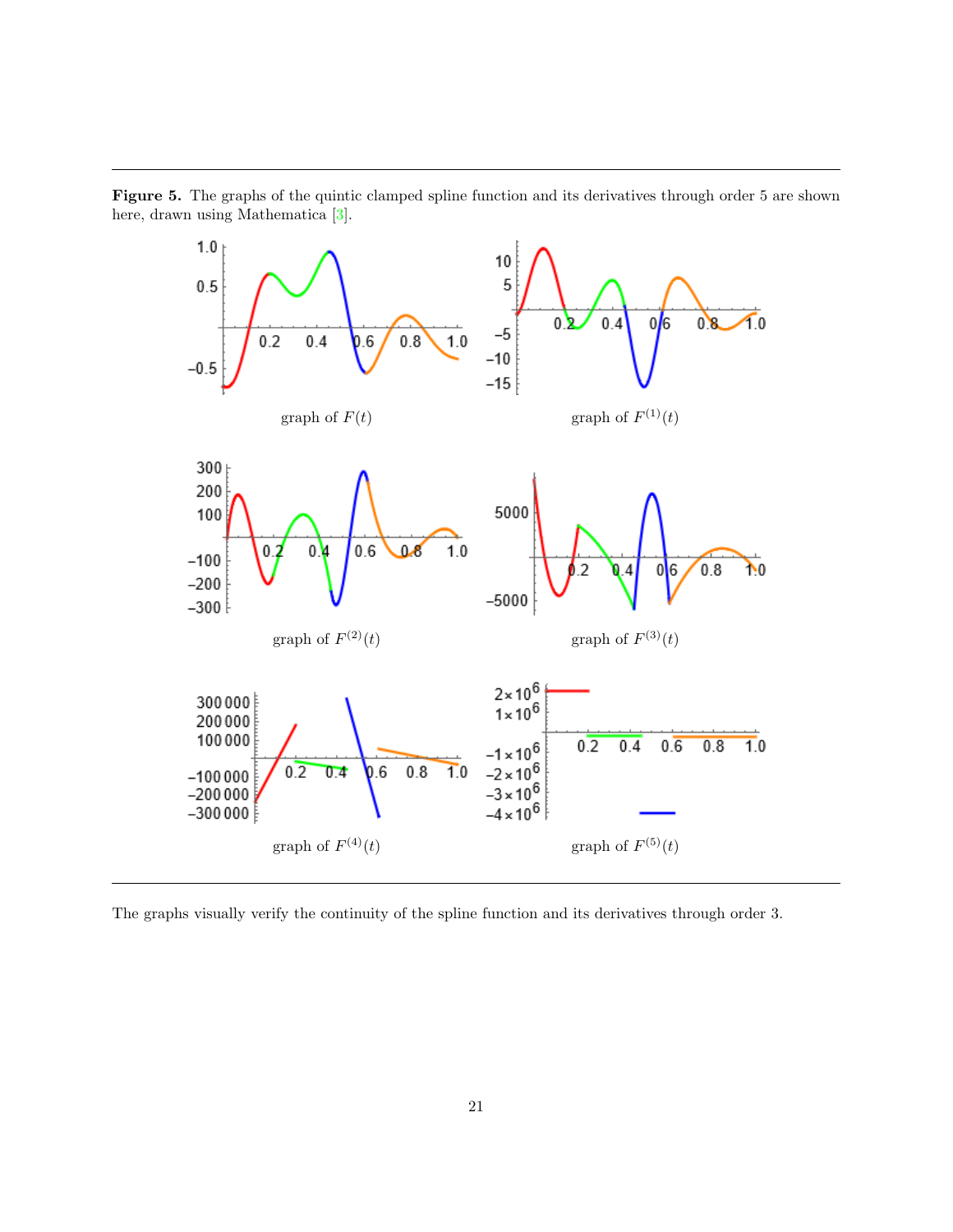### <span id="page-21-0"></span>3.3.3 Closed Spline

The example uses  $n = 5$  samples,

| 0.000 | $-0.72904599140643900$ | $-0.77507096788763941$   |      |
|-------|------------------------|--------------------------|------|
| 0.200 | $+0.67001717998915900$ | 0.27952671419630559      | (51) |
| 0.452 | $+0.93773554224846278$ | 0.75686129079768771      |      |
| 0.611 | $-0.55793191403459019$ | $-0.0073253554103394070$ |      |
| 1.000 | $-0.72904599140643900$ | $-0.77507096788763941$   |      |

As required, the first and last function values and first derivative values are the same:  $f_4 = f_0, f_4^{(1)} = f_0^{(1)}$ . The closed spline polynomials are  $p_i(t) = \sum_{j=0}^5 p_{i,j} (t-t_i)^j$  for  $0 \le i \le 3$ . The coefficients are shown truncated to 6 decimal places.

| $\dot{i}$ | $p_{i,0}$               | $p_{i,1}$                 | $p_{i,2}$                                                                      | $p_{i,3}$   | $p_{i,4}$                 | $p_{i,5}$ |      |
|-----------|-------------------------|---------------------------|--------------------------------------------------------------------------------|-------------|---------------------------|-----------|------|
|           |                         | $-0.729045$   $-0.155014$ | $+3.233658$                                                                    | $+2.422474$ | $-6.986456$   $+2.884401$ |           |      |
|           | $1 \mid +0.670017 \mid$ | $+0.070440$               | $-4.085920$                                                                    | $+6.642567$ | $-0.161272$   $-2.198096$ |           | (52) |
|           | $2 \mid +0.937735 \mid$ | $+0.120340$               | $-2.829230$                                                                    | $-4.014775$ | $+8.558706$   $-3.330708$ |           |      |
|           |                         |                           | $3   -0.557931   -0.002849   +18.983772   -45.206341   +32.918695   -6.864390$ |             |                           |           |      |

Figure [6](#page-22-1) shows the graphs of the quintic closed spline function and its derivatives through order 5.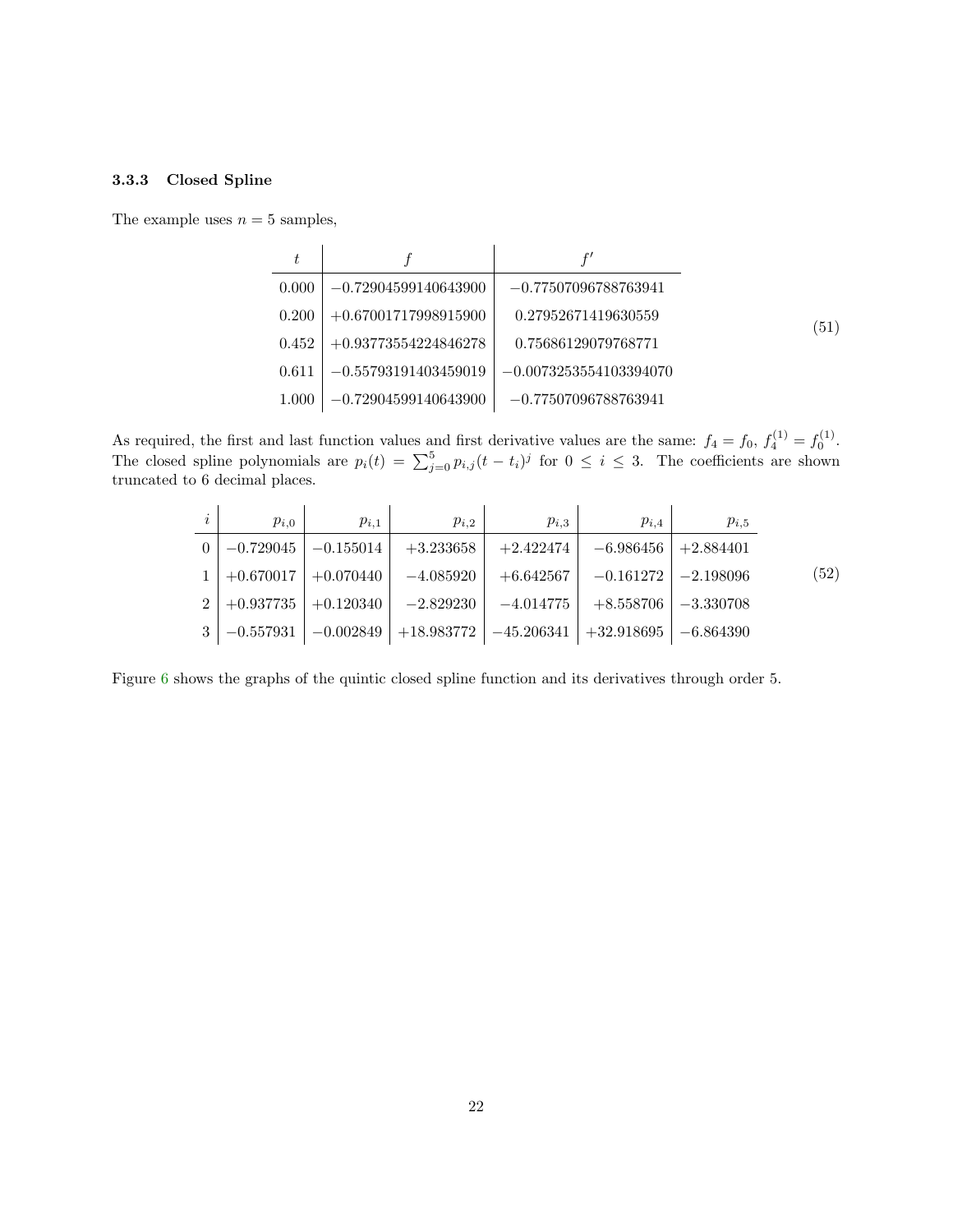

<span id="page-22-1"></span>Figure 6. The graphs of the quintic closed spline function and its derivatives through order 3 are shown here, drawn using Mathematica [\[3\]](#page-23-2).

The graphs visually verify the continuity of the spline function and its derivatives through order 3.

## <span id="page-22-0"></span>4 Splines of Larger Odd Degree

The analysis for natural cubic and quintic splines shows there are patterns that occur, allowing for extension to larger degrees. Let the degree be  $d=2k+1$  for  $k\geq 1.$